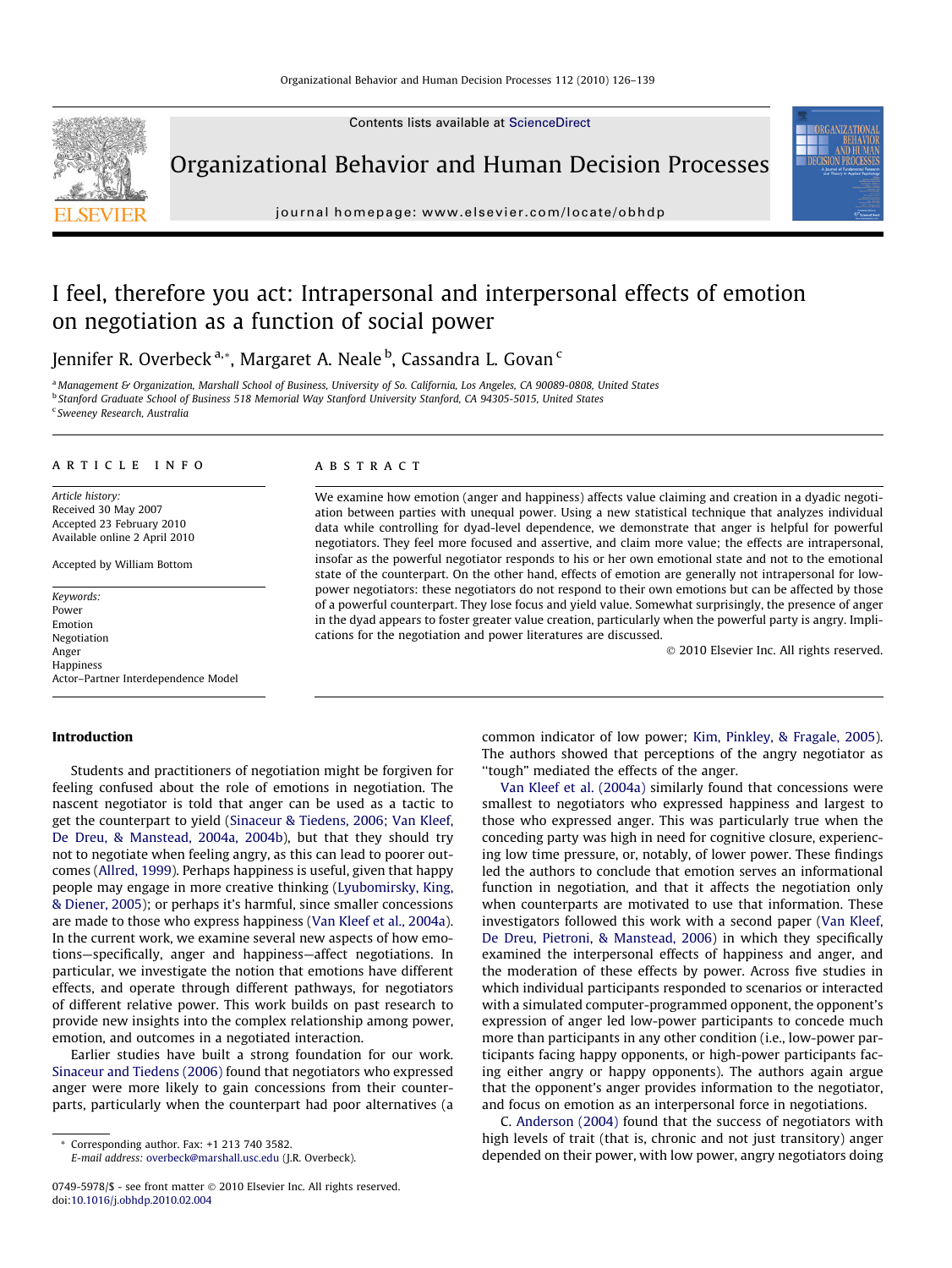more poorly. However, angry and powerful negotiators did well. Finally, N. [Anderson and Neale \(2006\),](#page-12-0) exploring the effects of anger and uncertainty, found that negotiators who were angry were able to claim more value than those who were not. More important, angry negotiators who were uncertain about the target of their anger were able to create more value than either controlcondition negotiators or those who were both angry and certain. While the power of negotiators in this study was not varied, the results suggest an informational role of emotions in negotiation.

## Interpersonal and intrapersonal effects of emotion

As we have mentioned, much past work has focused—often explicitly—on the interpersonal effects of emotion on negotiation; in other words, how emotions act on the focal negotiator's counterpart. It is well established that emotion (specifically, expressed emotion) serves an interpersonal, informational function (cf. Darwin, 1872). Emotion expressions communicate important social information such as danger (fear expressions) or opportunity (happiness expressions; [Isen & Means, 1983; Johnson & Tversky, 1983\)](#page-12-0). If negotiator A displays anger during negotiation, for example, it might communicate that the counterpart, B, has offended A, and thus B might feel a desire to soothe A by making concessions. Past research on interpersonal effects of emotion expression have tended to focus on the fact that anger communicates toughness to a counterpart. For example, [Sinaceur and Tiedens \(2006\)](#page-13-0) showed that the angry person was seen as acting tougher, and that this accounted for increased concessions to that person. Similarly, [Van Kleef et al. \(2004a\)](#page-13-0) argued that anger ''conveys the impression of a hard-to-get, tough negotiator who will not settle for a suboptimal outcome" (p. 58). This appears to be the dominant story emerging from research on anger and negotiation—that anger communicates the negotiator's toughness to his or her counterpart—and thus, the current work explicitly examines whether angry negotiators see themselves as being more tough, and whether their toughness in turn affects the negotiation.

Similar effects may occur with expressions of positive emotions. A's display of happiness might communicate A's interest in an agreement with B at the current level of resource allocation; in this case, B will likely make fewer subsequent concessions, perhaps because they do not seem as necessary for reaching a deal. That is, a happy negotiator does not seem tough, but rather satisfied ([Van](#page-13-0) [Kleef et al., 2004a; Wall, 1991\)](#page-13-0); thus, the counterpart need not work so hard (in the form of additional concessions) to please him or her. From this perspective, expressed emotion by one party might affect the negotiation by changing how the counterpart perceives the situation, and by affecting his or her choice of response.

Clearly, though, emotion also functionswithin the individual—that is, the focal negotiator is affected by experiencing his or her own emotions. The intrapersonal experience of emotion may not only reflect a response to some stimulus, but also provide evidence from which the person draws conclusions about how to interpret the environment ([James, 1890; Schwarz & Clore, 1988; Zajonc, 1980](#page-12-0)). Indeed, emotions have been reliably associated with specific patterns of situation appraisal (cf. [Frijda, 1993; Lazarus, 1991; Smith & Ellsworth, 1985\)](#page-12-0): Anger is associated with blaming others, experiencing a violation or offense, and feeling certain. Happiness, on the other hand, is associated with the expectation of positive future states as well as certainty related to positive affect. Appraisals may be antecedents of emotion, but they may also follow or simply co-occur with the perception of an emotional state ([Lerner, Han, & Keltner, 2007](#page-13-0)).

If a negotiator experiences anger, a common intrapersonal response is for that person him- or herself to become more aggressive and indiscriminately optimistic ([Lerner & Keltner, 2001](#page-13-0)) in subsequent behavior (e.g., greater resistance to making concessions). Anger has been shown to influence the angry individuals' perceptions, the decisions they make and the behaviors they implement. That is, anger motivates the individual to act to change the situation, remove barriers, and re-establish the situation that existed prior to the anger stimulus ([Lerner & Tiedens, 2006\)](#page-13-0).

On the other hand, it has often been argued that feeling anger causes negotiators to lose focus and to become cognitively impaired [\(Adler, Rosen, & Silverstein, 1998; Allred, 1999; Barsade,](#page-12-0) [2002; Janis & Mann, 1977; N. Anderson & Neale, 2006\)](#page-12-0). Negotiation texts counsel against becoming angry because of the negative implications of experienced anger for one's ability to stay focused (e.g., [Fisher, Ury, & Patton, 1991; Raiffa, 1982; Thompson, 2005\)](#page-12-0). It is thought that angry negotiators' attention switches to angerrelevant issues such that negotiation-relevant information may be overlooked ([Daly, 1991](#page-12-0)), and that the negotiator may lose focus on his or her primary goals in the negotiation (Adler et [al., 1998;](#page-12-0) [Kopelman, Gewurz, & Sacharin, 2008](#page-12-0)). As such, angry negotiators are generally thought to be poor integrative bargainers, failing to create value because of their lack of interest, motivation, or focus ([Allred, Mallozzi, Matsui, & Raia, 1997](#page-12-0)). Given that ''negotiating is a complex and cognitively taxing venture" [\(Van Kleef et al.,](#page-13-0) [2004b](#page-13-0), p. 511), this lack of focus is likely to have significant impact on the resulting outcomes. As N. [Anderson and Neale \(2006\)](#page-12-0) highlight in their discussion of the research exploring the impact of negative emotions: "Fisher et al. (1991) report that emotions (typically negative) can quickly result in an impasse while [Janis and](#page-13-0) [Mann \(1977\)](#page-13-0) provide evidence that high levels of emotion results in incomplete research, appraisal and contingency planning. Explanations for these observed effects tend to focus on the inability or lack of motivation on the part of the negotiator to engage in complex information processing such as considering the interests of the counterpart. ... The typical rationale for the poor value-creating capability of the angry negotiator is that angry negotiators have a diminished cognitive capacity," (p. 4) or, in our terms, focus. Because the dominant account of anger's intrapersonal effects in negotiation involves issues of cognitive focus, our study explicitly examines negotiators' reports of their own focus as a function of their emotion and power, and how the variance in focus affects negotiation processes and outcomes.

In contrast, if a negotiator experiences happiness during negotiation, then he or she may evaluate the situation as leading to future satisfaction, and conclude that no further extraction of value from the counterpart is needed ([Carnevale, 2008\)](#page-12-0). Specifically, negotiators in a positive mood may be more cooperative and less competitive ([Barsade, 2002; Forgas, 1998](#page-12-0)). Further, happy negotiators seem to increase their reliance on simple heuristics that, in the context of negotiation, may lead to quick but inefficient agreements [\(Lyubomirsky et al., 2005\)](#page-13-0). Although other research has suggested that positive affect can improve cognitive focus and flexibility, this pattern may be limited to the experience of mild positivity, and not happiness per se (cf. [Anderson & Thompson,](#page-12-0) [2004](#page-12-0)) or to tasks that are well-learned or heuristic in nature ([Lyubomirsky et al., 2005](#page-13-0)).

Taken together, this work provides a great deal of insight into the role of emotions in negotiations, under several particular circumstances. The specificity of these circumstances raises several questions, which we hope to answer in this paper. First, the work reviewed above tends to focus on the impact of expressed emotions or personality of the focal negotiator on the negotiating counterpart, and evidence about the impact of experiencing emotions is comparatively more rare. In fact, it is often true that the participant's own emotion is not manipulated; rather, the emotions of a target person (such as a scripted counterpart) vary, and the participant's responses to that experience are measured. Second, of the studies mentioned above, almost all look at only one negotiator (not a dyad) or else assign participants with manipulated emotion to negotiate with control participants. That is, although negotiation is inherently dyadic, some study designs pit a single negotiator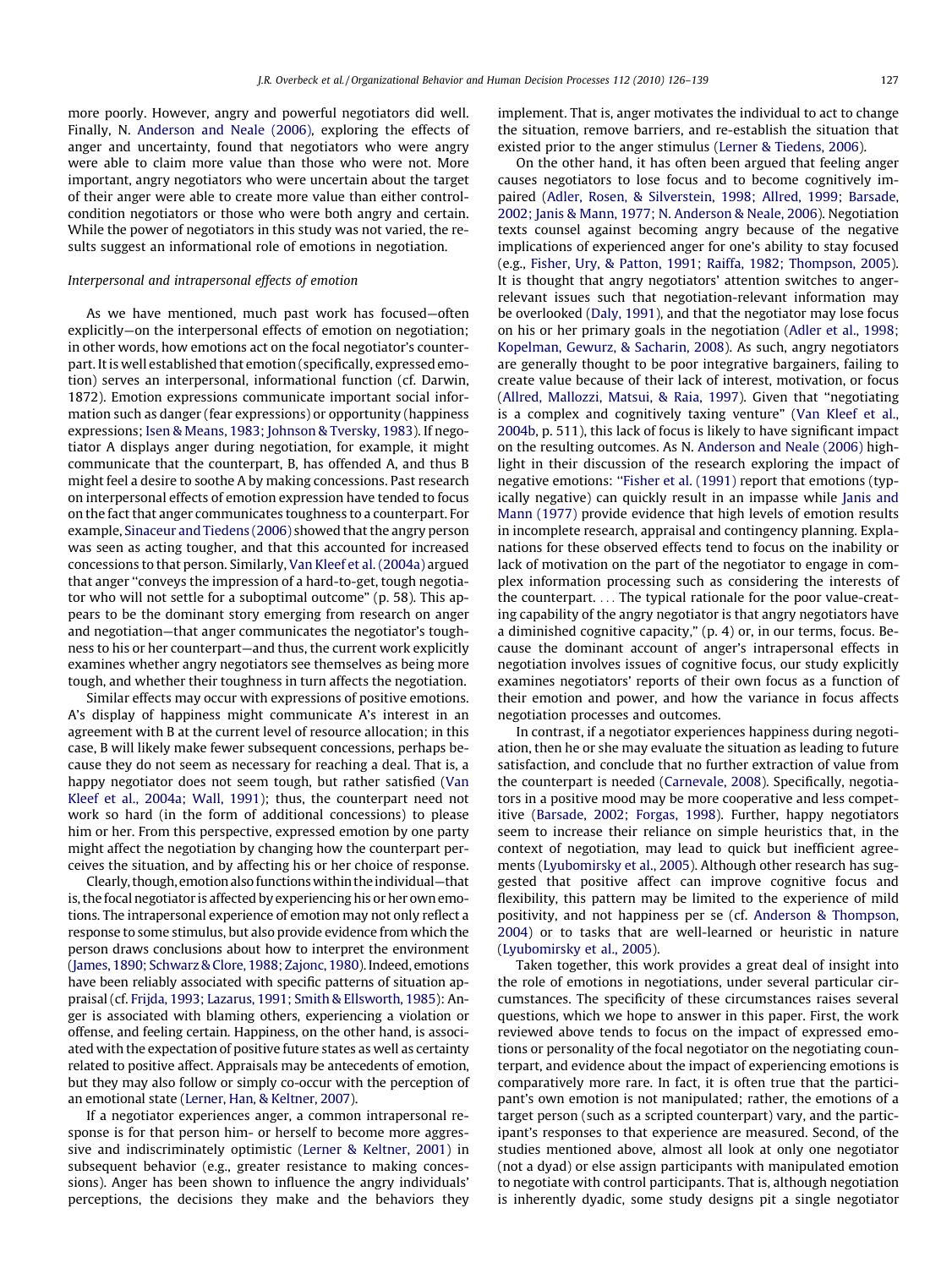against a scripted computer, thus assessing only one person's emotions and responses. Such designs mean that we do not have evidence about the important social effects of emotion, and that we cannot yet distinguish effects of asymmetry in emotions from effects of the manipulated emotions themselves. Third, the research cited above tends to show that counterparts of angry negotiators yield more value, but few studies investigate differences in value creation. Fourth, though most researchers appear to agree that emotion serves an informational function in negotiation, it is not clear whether the information affects the negotiation by signaling how the counterpart is feeling and is likely to respond (an interpersonal function resulting from emotion expression) or by arousing emotional responses in the focal negotiator that influence his or her decisions or conduct (an intrapersonal function resulting from emotion experience). Finally, negotiation research has typically examined the impact of power or emotion separately on negotiation performance. However, we take the perspective that power is an inseparable aspect of the negotiation process, and that the effects of different expressed emotions (e.g., happy, angry) on the value claiming and value creating capability of the dyads necessarily depend on the relative power of the two parties. As such, below we lay out predictions for effects of emotion on negotiation process and outcomes, organizing these explicitly according to the power of each negotiator.

# Interpersonal and intrapersonal effects of power and emotion

Power, defined here as the ability to control one's own resources and the resources of others [\(Fiske, 1993; Galinsky, Gruen](#page-12-0)[feld, & Magee, 2003; Keltner, Gruenfeld, & Anderson, 2003;](#page-12-0) [Overbeck, in press; Thibaut & Kelley, 1959\)](#page-12-0), is inversely related to dependence on others ([Bacharach & Lawler, 1981; Burt, 1992;](#page-12-0) [Emerson, 1962; Magee, Galinsky, & Gruenfeld, 2007\)](#page-12-0). In negotiation, power has typically been operationalized in terms of the relative quality of one's alternatives [\(Pinkley, Neale, & Bennett, 1994\)](#page-13-0); it can also be defined by the contributions that each party offers to the other [\(Kim et al., 2005](#page-13-0)). Power is a relative capacity: one does not have an innate quantity of power, but rather one's power is defined in comparison to the other [\(Hindess, 1996; Overbeck, in](#page-12-0) [press](#page-12-0)). As such, in a dyadic negotiation, having one higher-power party implies that the other party is lower power. For this work, we assume power asymmetry, that is, we do not consider dyads in which the both parties have equal power.

Past research has found that powerful individuals are more expressive of anger ([Tiedens, 2001\)](#page-13-0), less likely to take the perspective of others (Galinsky, Magee, Inesi, & Gruenfeld, 2006), more likely to use others as means to ends ([Gruenfeld, Inesi, Magee, & Galinsky,](#page-12-0) [2006\)](#page-12-0), more sensitive to rewards [\(Croizet & Claire, 1998; Keltner](#page-12-0) [et al., 2003; Zander & Forward, 1968\)](#page-12-0), and more assertive in pursuit of those rewards [\(Anderson & Berdahl, 2002; Smith & Bargh, 2008\)](#page-12-0). Specific to negotiations, research suggests that powerful negotiators are likely to have higher aspirations for outcomes ([Pinkley et al.,](#page-13-0) [1994; Van Kleef et al., 2006](#page-13-0)), more likely to make the first offer ([Ma](#page-13-0)[gee et al., 2007\)](#page-13-0), less likely to be influenced by the emotions of others ([Van Kleef et al., 2006](#page-13-0)), and more likely to communicate preferences for different outcomes (C. [Anderson & Galinsky, 2006](#page-12-0)). These and other behaviors indicate that powerful negotiators have higher aspirations and are more action oriented than their less powerful counterparts. Consistent with the results of this prior research, we predict that powerful negotiators are likely to claim more value for themselves (Hypothesis 1).

An important difference between the experience of having high versus low power is that individuals with high power tend to experience themselves as the subjects of their lives [\(James, 1890\)](#page-12-0), whereas those with low power both experience themselves, and are seen by others, as objects ([Deschamps, 1982; Gruenfeld et al.,](#page-12-0)

[2006; Overbeck, Tiedens, & Brion, 2006; Snibbe & Markus, 2005\)](#page-12-0). As such, in a negotiation, having high power should lead to a greater sense of personal agency and of will-directed action; on the other hand, having low power should be associated with being reactive rather than proactive. Such patterns echo our distinction between intrapersonal and interpersonal processes: being an agentic subject and acting based on one's will would reflect an intrapersonal process, whereas being a reactive object would reflect an interpersonal response.

These differences should shape negotiators' experience of the negotiation. High-power negotiators (HPNs) should find negotiation merely a new setting in which to exercise their personal agency by acting outward on the counterpart, and they should be guided by their own (intrapersonal) goals and cognitions. Low-power negotiators (LPNs) should tend to react (interpersonally) to what the HPNs do. Such differences should manifest in both parties' affective, cognitive, and behavioral experience during negotiation. For powerful negotiators, it is more likely that emotion affects economic outcomes (money, points, and such numerical measures) through intrapersonal effects on the negotiator (Hypothesis 2), whereas for less powerful negotiators, effects should primarily be interpersonal (Hypothesis 3). Suggestive evidence for this pattern was reported by C. [Anderson and Thompson \(2004\)](#page-12-0), who found that powerful negotiators with positive trait affect were more influential over negotiations than were powerless negotiators with positive trait affect. If these notions were correct, the more powerful negotiators should be responsive to their internal emotional state, and that should lead that state to have an impact on the negotiation. Less powerful negotiators, on the other hand, should be guided by interpersonal effects of emotion (e.g., by its display by their more powerful counterparts) and, thus, their own internal states would not affect the negotiation.

In the current study, we anticipate that anger will have positive intrapersonal effects for more powerful negotiators, for whom feeling angry is consistent with role expectations and likely to be experienced in terms of its approach-oriented, motivating action tendencies [\(Lerner & Tiedens, 2006\)](#page-13-0). That is, since anger expression is closely associated with high power [\(Mondillon et al., 2005; Tie](#page-13-0)[dens, 2001\)](#page-13-0), it may be less likely to produce cognitive disruptions among people with power. As such, powerful negotiators should enjoy the benefit of increased cognitive focus, as discussed above. However, for less powerful negotiators, the internal experience of emotion is likely to be overwhelmed by the interpersonal effects of the more powerful counterpart's anger—specifically, the increased toughness that the powerful counterpart displays—which is consequential and threatening. As such, the LPN should respond with a placating response that leads to negative outcomes for the LPN.

As implied by these predictions, we expect angry HPNs to report greater focus in the negotiation (Hypothesis 4), as well as more behavioral toughness (Hypothesis 5). Angry LPNs should not report such responses; more likely, LPNs who face angry counterparts should report less focus (Hypothesis 6) and less toughness (Hypothesis 7). Further, the more that negotiators report feeling focused and acting tough, the better we expect their outcomes to be (Hypothesis 8).

Given past findings that anger leads to more value claiming by the powerful and more concession by the powerless [\(Sinaceur &](#page-13-0) [Tiedens, 2006; Van Kleef et al., 2004a\)](#page-13-0), and that powerless negotiators may pursue integrative bargaining more vigorously [\(Mannix](#page-13-0) [& Neale, 1993](#page-13-0)), we anticipated that power and emotion should affect value creation. Such research has tended to focus on the dyad level of analysis. To facilitate comparison with this work, we examine dyad-level data on value creation and expect dyads with angry, powerful negotiators to show greater value creation (Hypothesis 9); this may be especially true when the LPN is happy rather than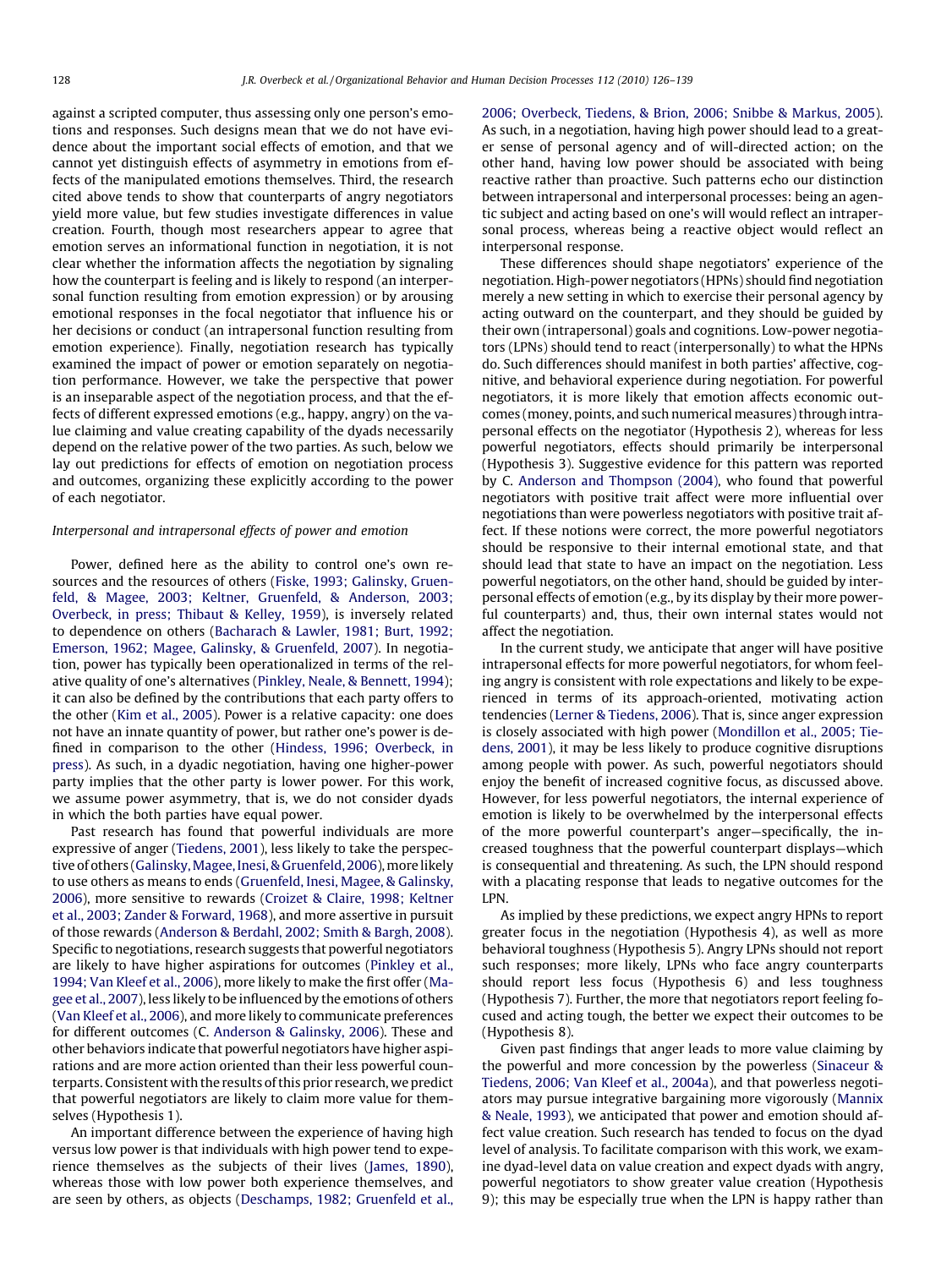angry, because this may facilitate better focus and effort by the LPN to keep the value-creation process on track (Hypothesis 10).

Hypothesis 10 is driven by past research that has shown low power actors to be the primary drivers of value creation in negotiations. [Mannix and Neale \(1993\)](#page-13-0) examined the relative power of the negotiator making the last and second to last offers. The final agreement created significantly more value when this offerer was the low power party, compared with the value created when he or she was the high power party. One possibility is that low-power negotiators may be more accustomed to, or feel it is more appropriate for them to shoulder, hard work and burdens (cf. [Snibbe &](#page-13-0) [Markus, 2005](#page-13-0)); alternatively, they may simply be more motivated to search for creative agreements because they must otherwise accede to the value-claiming demands of the HPNs, who can dominate the negotiation. Whatever may cause the outcome, some evidence does suggest that LPNs work harder to find opportunities for value creation—for example, by asking more diagnostic questions of their counterparts ([De Dreu & Van Kleef, 2004;](#page-12-0) but see C. [Anderson & Thompson, 2004\)](#page-12-0).

To test these possibilities, we also examine individual behavior by HPNs and LPNs. We predict that LPNs would exhibit more value-creating behaviors than would HPNs (Hypothesis 11). Not only should powerful negotiators typically show less integrative behavior in the conduct of their negotiation, across various measures of integrativeness, but we expected this to be particularly true when they were angry (Hypothesis 12). Less powerful negotiators, on the other hand, should respond to powerful counterparts' anger by increasing their efforts at integrative bargaining (Hypothesis 13). Note that these predictions involve an intrapersonal effect of emotion for HPNs, and an interpersonal effect for LPNs, consistent with the logic we have laid out above.

In the current work, we explore more systematically the interpersonal and intrapersonal aspects of how emotions affect negotiation processes and outcomes. In particular, we consider how the interaction of negotiators' power and emotions affect the negotiation process and outcome. We focus on one negative emotion, anger, and one positive emotion, happiness. We study negotiations in which two parties of differing power actually interact, and we separate the interpersonal and intrapersonal effects of the parties' power and emotion on outcomes.

## Methods

## Overview

Dyads negotiated a simulated job offer (the ''New Recruit" exercise; [Neale, 1997\)](#page-13-0). Dyads were assigned to one cell of a 2 (candidate emotion: happy vs. angry)  $\times$  2 (recruiter emotion: happy vs. angry) $\times$  2 (power distribution: candidate high/recruiter low vs. candidate low/recruiter high) design; however, as explained below, the unit of analysis is generally the individual negotiator. Each participant's emotion was manipulated through instructions. Dyads always contained one high- and one low-power negotiator; the role associated with each power level was counterbalanced. Power was manipulated through both alternative opportunities available to the negotiator and a narrative description of the power discrepancy between the two roles. In addition to examining the final points earned by each party and the degree of integrativeness achieved by the dyad, we asked about the negotiators' emotions and their self-reported responses to their counterparts' behavior.

## Participants

We recruited 164 participants from a subject pool at Stanford University, which included students, staff, and community members, to participate in the study in exchange for \$10. Within each experimental session, participants were randomly paired for the negotiation, resulting in 82 dyads. Dyad gender was not controlled (36 dyads were mixed-gender and 45 same-gender; the sample included 65 men and 99 women).<sup>1</sup> Actual participants included mostly students, although some university staff and community members also participated. Their ages ranged from 18 to 54, with a mean age of 20.92.

## Materials and procedure

As participants arrived at the lab, each dyad was assigned to its own room, and participants were seated at opposite ends of the room. For the first ten minutes, participants read through their role instructions. We used an adapted version of the New Recruit negotiation exercise [\(Neale, 1997\)](#page-13-0), in which a company recruiter is negotiating terms of the employment contract with a candidate who has already been offered the job. Our version presented six issues on which participants must reach agreement: these included one distributive, or ''fixed-sum," issue on which the parties' interests were mutually opposing; one congruent issue on which the parties' interests were aligned; and four integrative, or ''pieexpanding," issues on which the parties could make trade-offs that maximized both individual and overall value by logrolling among two pairs of issues with asymmetric points. Participants received a list of settlement options for each issue, and the payoff (in points) associated with each option. They saw only their own payoff schedule, and were not aware of their counterparts'.

In addition to reading about the issues to be negotiated and their associated point values, participants also read instructions that conveyed our power and emotion manipulations. These were delivered as two last-minute, urgent messages, separate from the main case materials; each participant received his or her own messages, and were not given any information about the other participant's messages. Although many novice negotiators typically assume that the recruiter is more powerful than the candidate, we wanted to manipulate power independently from role. Therefore, regardless of the assigned role, participants were randomly assigned to the high-power or low-power condition. We emphasized the power differences by inserting language at several points to underscore the participant's power. For example, in the candidate role, high-power negotiators read the following (manipulated language is italicized here, but only the bolded, underlined text was specially formatted for participants):

You have just received word that a recruiter from another, but equally prestigious, organization has made you an offer. This puts you in a very strong position compared with the recruiter, because you have the freedom to say ''no" to this deal (unless it is particularly good for you). The offer from the other organization is worth 4000 points to you. You can choose, therefore, not to reach an agreement or settlement in your current interview and, instead, be hired by this other organization for a contract that is worth a total of 4000 points (which is a great outcome). Of course, your goal in this negotiation is to maximize the number of points the final contract is worth to you, regardless of

 $1$  We elected not to examine gender effects, for several reasons. Most important is the fact that, though gender differences are often anticipated and tested, a great deal of the power literature has actually tended not to find gender differences in the kinds of processes we were interested in (e.g., C. [Anderson & Thompson, 2004; Galinsky](#page-12-0) [et al., 2003;](#page-12-0) [Kray, Thompson, & Galinsky, 2001;](#page-13-0) [Overbeck & Park, 2001;](#page-13-0) [Sinaceur &](#page-13-0) [Tiedens, 2006](#page-13-0)). Specifically, in the work we review on power and emotion in negotiation, we have found that the papers that test for gender effects virtually always report that there were no such effects. Less important was the relative difficulty of adding gender to our path models, in the sense that the models could quickly become too complex, especially if we were to allow gender to interact with all other variables, which would probably be necessary.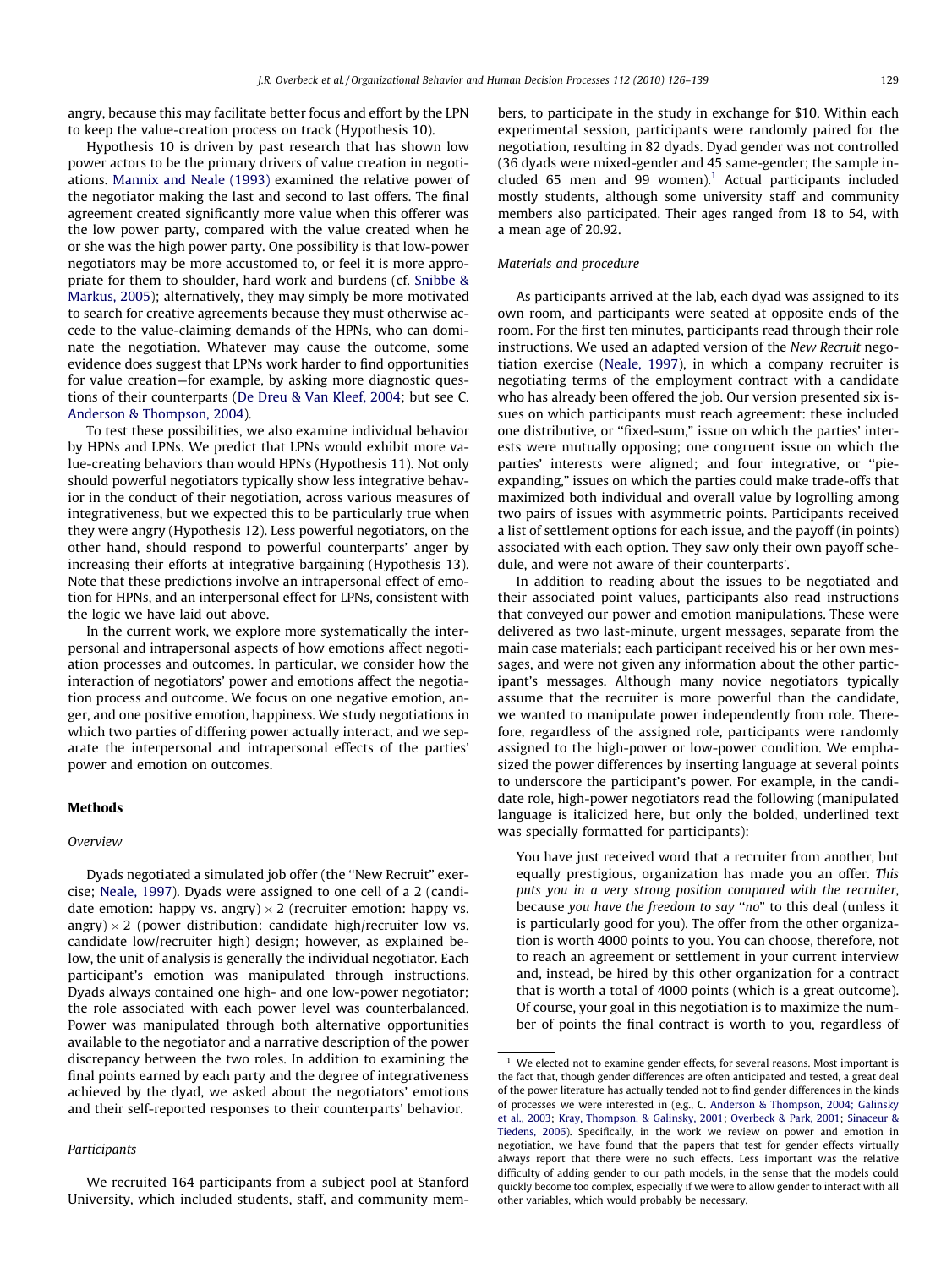which organization you eventually join. But you should be aware that you are in a very strong negotiating position and can afford to use your leverage to get a good deal. From what you can assess, it appears that you are really the company's top choice, and they may not have a good back-up if you turn them down.

On the other hand, low-power candidates read that they were in a relatively weak position, could not really afford to say no, had a poorly-fitting alternative offer worth only 1700 points, were in a weak negotiating position, and did not have much leverage. Recruiters received similar messages, edited appropriately for their role.

The emotion manipulations were delivered at the same time. Emotion was manipulated orthogonally to role and to power. The manipulation text focused largely on emotion expression, but we embedded information intended to influence the participant's appraisal of the situation and the other party, and thereby to create an experience of emotion, as well. $2$  We drew from the literature on emotion appraisals ([Lazarus, 1991](#page-13-0)) and action tendencies ([Frijda,](#page-12-0) [1993](#page-12-0)) to create instructions that would activate cognitive and evaluative dimensions that are inherently associated with the target emotion. Anger appraisals involve blaming another person for a perceived slight. As such, the emotion manipulation for candidates read as follows (again, recruiters read a very similar message, edited appropriately for their role):

You have been doing research on this company and have reason to be concerned as you go into this negotiation. Others who have interviewed here report that the company has tried to take advantage of them, and that many new employees come in with much worse deals than they should get. According to your sources, the only way to be sure that you are being treated fairly is to be tough and even aggressive in your negotiation. Don't fall into the trap of friendliness; instead, you need to approach this negotiation with a negative demeanor. Be unpleasant and difficult. Do not smile. Do not respond positively to your counterpart's offers. Remember—you can't really trust the recruiter, and it's important to behave accordingly.

On the other hand, happiness appraisals involve a positive expectation for the future. The text for this manipulation was written accordingly:

You have been doing research on this company and feel confident as you go into this negotiation. Others who have interviewed here report that the company has treated them fairly, and that many new employees come in with very good deals. According to your sources, the best way to ensure that you will end up with a good deal, and to ensure a fruitful start to your employment, is to be positive in your negotiation. Approach the recruiter with friendliness, and respond to offers with a positive demeanor. Be pleasant and constructive. Be sure to smile. Do your best to keep things on a warm footing. Remember—you should expect the recruiter to be trustworthy, and it's important to behave accordingly.

After reading through all instructions, participants were seated at a small table in the middle of the study room and given 30 min to conduct the New Recruit negotiation. The experimenter left the room during this time. All sessions were videotaped. At the end of the 30 min, the experimenter returned with a blank contract for the dyad to complete. They filled in the level of agreement on each of the six issues, summed their total points (these were checked by the experimenters before data analysis), and signed the contract.

Finally, participants were given a post-negotiation questionnaire that asked them to report their reactions to and feelings about the negotiation. They completed this questionnaire, which took about 10 min, and then were paid, thanked, and debriefed.

## Dependent measures

Data for this study come from three sources: the negotiation contract, which captured the level of agreement on each issue and the value each party claimed; the post-negotiation questionnaire; and the videotapes of all negotiations.

#### Negotiation contract

The contract provided the number of points earned by each party; the total number of points earned by the dyad; and the number of points earned on specific kinds of issues (distributive, integrative, and congruent). We use the total points earned by each party across all six issues as our primary measure of value claiming. Each party's points could vary, from a minimum of  $-6000$ points to a maximum of 10,800 points (actual points earned by participants ranged from  $-2300$  to 9200).

To assess value creation, we follow [Tripp and Sondak \(1992\)](#page-13-0) and use the contract data to calculate the level of pareto efficiency reached by each dyad. Pareto efficiency represents the degree to which an agreement approaches the point at which there are no further joint gains possible. We used the Pareto 1.1 program ([Okhuysen & Pounds, 1999\)](#page-13-0) to calculate these scores at the dyad level; the scores are calculated as  $1 - ((the number of possible$ superior agreements, i.e., those that outperform the current agreement) divided by (the number of possible superior agreements plus the number of possible inferior agreements)).

## Post-negotiation questionnaire

Several items on the questionnaire were intended as manipulation checks. To assess feelings of power, we asked participants, ''How much power did you feel that YOU had in this negotiation?" To assess emotions, we asked participants to report the degree to which they felt each of the following happiness-related emotions: happy, excited, lively, content, cheerful, pleased, satisfied, unhappy, sad, and bored, on a  $1-7$  scale with  $7 =$  "a lot," and with the final three items reverse-scored. They reported anger by rating the following emotions on the same scale: hostile, angry, and stubborn. Exploratory factor analysis revealed a two-factor structure: all items loaded as predicted onto two distinct scales (absolute value of all happiness factor loadings >.53; absolute value of all anger factor loadings >.52; details available from first author). We combined these items into a happiness scale ( $\alpha$  = .90) and an anger scale ( $\alpha$  = .81).

Participants were asked about how they responded to their counterparts. These responses were designed to capture two categories, focus and getting tough. (Again, exploratory factor analysis revealed a two-factor structure with distinct loadings by the hypothesized items only. The ''focus" scale items loaded at .61 or greater, and the ''getting tough" items loaded at .57 or greater.) The ''focus" items included had difficulty maintaining perspective,

 $^{\rm 2}$  In creating instructions that would manipulate emotion experience and not just expression, it was necessary to write a rich and involving scenario that would create genuine resentment among participants. As such, these instructions also contain material that might affect participants' trust in, or suspicion of, the counterpart. To ensure that we were not inappropriately activating confounding constructs, we pretested this measure along with two other standard, well-validated measures of anger and happiness that are considered distinct from trust manipulations ([Keltner,](#page-13-0) [Ellsworth, & Edwards, 1993; Rusting & Nolen-Hoeksema, 1998\)](#page-13-0). In fact, pretesting showed that all 3 manipulations affected emotions as intended; further, all 3 manipulations affected both affectively-based and cognitively-based trust [\(McAllis](#page-13-0)[ter, 1995;](#page-13-0) both kinds of trust in a counterpart were lower in an anger-inducing than in a happiness-inducing situation) and power (felt power was higher in an angerinducing than in a happiness-inducing situation). Although we did not intend to manipulate these additional constructs, to the extent that trust and felt power were changed by our manipulation, it appears that trust and felt power may covary with anger more generally, and are thus part of the realistic emotional experience.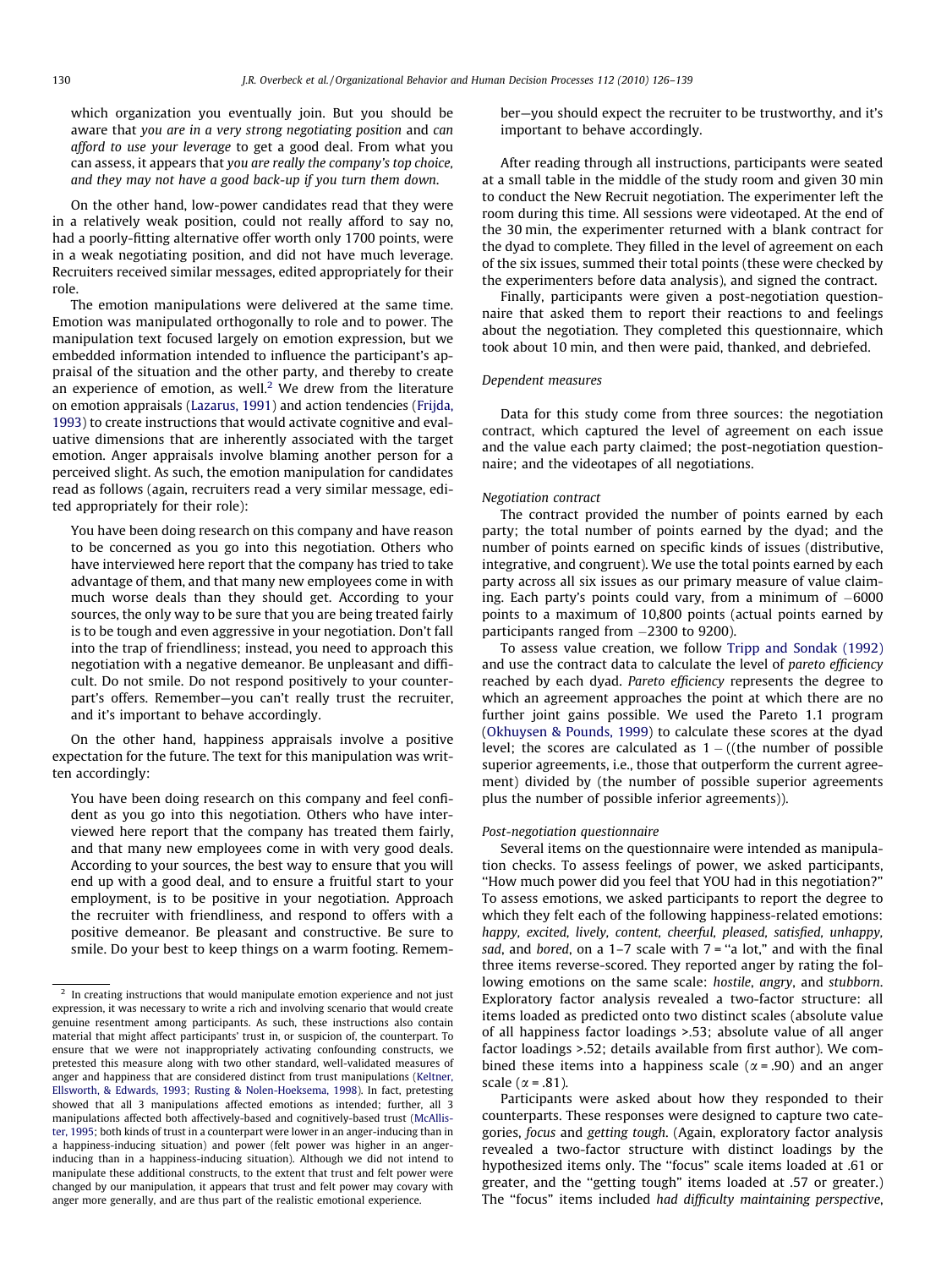felt less creative than usual, could easily remember what I wanted to do and say, and was able to focus on the problem at hand (the composite measure was scored so that higher numbers indicated less focus; thus, the latter two items were reverse-scored); the composite measure had satisfactory reliability,  $\alpha$  = .74. The "tough" items included behaved unpleasantly, resisted giving in, tried to show that I couldn't be intimidated, tried not to back down, and smiled less, and this composite also showed satisfactory reliability,  $\alpha$  = .74. All participants completed the power manipulation check first, then the items on focus and getting tough, then emotion ratings.

# Videotape coding

We coded the videotaped negotiations to measure negotiators' actual behavior. Two coders, blind to hypotheses and condition, coded the full-length videos for evidence of integrative and distributive behavior and for emotional display.

Videotape coding was used to measure observable, behavioral integrativeness in the negotiation. Though several coding schemes have been developed with measures relevant to integrativeness ([Adair & Brett, 2005; Olekalns, Smith, & Walsh, 1996; Weingart,](#page-12-0) [Prietula, Hyder, & Genovese, 1999](#page-12-0)), we found none that met our needs exactly.3 As such, we used those prior schemes to develop training for our coders—thus ensuring their complete understanding of our constructs—but developed a simpler and more targeted scheme for use with our data.

Coders were trained to distinguish between distributive and integrative behavior using dimensions derived from the past frames cited above, especially that of [Weingart and colleagues](#page-13-0) [\(1999\):](#page-13-0) making single-issue offers vs making multiple-issue offers; stating priorities vs stating positions; asking diagnostic questions vs justifying one's offer. Specifically, the two coders received a chart listing these and other particular acts; the acts were grouped into "more integrative" and "more distributive" categories. Coders were asked to read several descriptions of negotiation situations and to identify the overall category into which each negotiation fell, and to identify the specific acts that formed the basis of their judgment. They next independently watched five videotaped negotiations, making note of particular act occurrences, and categorizing both the overall interaction and the behavior of each negotiator as more integrative or more distributive. At this point, when both the researchers and the coders were satisfied that the coders fully understood these distinctions, they began coding the videotapes using our codes.

We created a new set of codes that could capture the behaviors encompassed by the above frames, as well as important aspects of individual integrativeness identified in past research. We used three different codes: overall impression used the framework of self-interest and other-interest, following [Pruitt \(1981\)](#page-13-0) and [Fra](#page-12-0)[gale, Kim, and Neale \(2002\)](#page-12-0) in conceptualizing integrativeness as a point maximizing both self-interest and other-interest. Cooperativeness honed in specifically on concern for and responsiveness to the other party's concern. Finally, effort assessed the degree to which the negotiator kept trying to work on reaching agreement, with creativity and energy.

These codes used 5-point scales to assess the degree to which each party was cooperative, where 5 = significant emphasis on the counterpart's concerns; and the degree to which each party showed effort and perseverance, where 5 = repeated evidence of initiative and motivation to reach a deal. A third 5-point scale assessed coders' overall impression of each negotiator, with 5 representing an overall impression of strong integrativeness. Finally, as further manipulation checks, coders rated each negotiator's display of anger and happiness on separate 6-point scales, where 5 = a prolonged, intense display of that emotion and 0 = neutral affect. Two coders rated a subset of the videos (nine negotiating pairs) and achieved agreements of 72–93%. Differences were resolved through discussion—the full coding dimensions, listed in Appendix A, reflected the consensus reached in discussion—and coders independently rated an additional three pairs, achieving over 90% agreement on each.

Thereafter, each coder independently coded half of the remaining videos. Descriptive statistics and intercorrelations for all measures are provided in [Tables 1a and 1b](#page-6-0).

# Analysis strategy

Our hypotheses require that we examine participants' responses at the individual level; however, using data from two negotiators in each dyad violates the assumption of independence. So that we could account for dependence while analyzing individuals' data, we relied on the Actor–Partner Interdependence Model (APIM; [Kenny, Kashy, & Cook, 2006\)](#page-13-0), a form of multilevel modeling specifically for analyzing dyadic data. $4$  In an APIM, individuals are nested under dyad; the approach is used when some treatments or measures vary both within and between dyads. Although the APIM has primarily been used in research on close relationships (e.g., [Badr & Acitelli, 2008; Vittengl & Holt, 2000\)](#page-12-0) and is new to the negotiation literature, it is extremely well suited for analyzing negotiation data. First, it allows the examination of data at the individual level without violating assumptions of independence, and without the loss of precision that occurs when individual data are aggregated to the dyad level. Second, and more important to our current aims, the APIM models separate effects for each party's contribution to each party's outcome. That is, we can separate effects of independent variables on one's own outcomes from those on the counterpart's outcomes.

In particular, we analyzed a basic path model (see [Fig. 1](#page-7-0)) in which both the inputs and the outcome for the dyad are represented. The high-power negotiator's emotion is represented by

 $3$  The relevant existing schemes were created by [Adair and Brett \(2005\), Olekalns](#page-12-0) [et al. \(1996\)](#page-12-0) and [Weingart, Prietula, Hyder, and Genovese \(1999\)](#page-13-0). These frames all coded written transcriptions, whereas our interest was in the observable behavior and emotional display captured by the videos themselves; the earlier frames are also geared toward dyad-level analysis, whereas we intended to code behavior at the individual level. More fundamentally, the broad purpose of these past schemes was to aggregate across individual behaviors to show how the negotiation interaction related with integrative and distributive outcomes. In our case, we were solely interested in how each individual negotiator emoted and behaved, and in how our manipulations affected their emotion and behavior. As such, [Adair and Brett's \(2005\)](#page-12-0) coding of sequences that create ''signature rhythms" in a negotiation, [Olekalns and colleagues'](#page-13-0) [\(1996\)](#page-13-0) categorization of response-cue pairings, and [Weingart and colleagues' \(1999\)](#page-13-0) temporal sequencing of negotiation ''moves," could not be used in their original forms.

<sup>4</sup> Dyadic data, such as those from two-party negotiations, are commonly handled in ways that sacrifice power, data richness, or the assumption of independence. For example, aggregating individual data to the dyad level and using dyad as the unit of analysis in standard OLS regression or ANOVA (cf. C. [Anderson & Thompson, 2004;](#page-12-0) [Galinsky, Maddux, Gilin, & White, 2008\)](#page-12-0) reduces statistical power and omits potentially informative data. Including individual variables as predictors in a dyadlevel model controls for dependence on the right-hand (predictors) side of the regression equation, but fails to account for dependence among the left-hand (outcome) variables. Other suboptimal approaches include discarding data from one dyad member or collecting data from only one dyad member. Somewhat better is the use of pooled regressions, in which separate analyses assess within-dyad effects and between-dyads effects, and then results are pooled to estimate each party's effect on own and other's outcomes; still, this method is cumbersome and prone to error, and is relatively inflexible in the specific tests that can be run [\(Kenny et al., 2006\)](#page-13-0). In response to these challenges, a number of methodologists who work with social interaction datahave advocated the use ofmultilevel models to account for individual process while controlling for non-independence in both predictor and outcome measures [\(Gonzalez & Griffin, 1999; Kashy &](#page-12-0) Kenny, 2000; Kenny et al., 2006). The APIM is a special case of such models. It is especially suited for the case—such as ours—in which a single measure (here, emotion) varies both within and between dyads.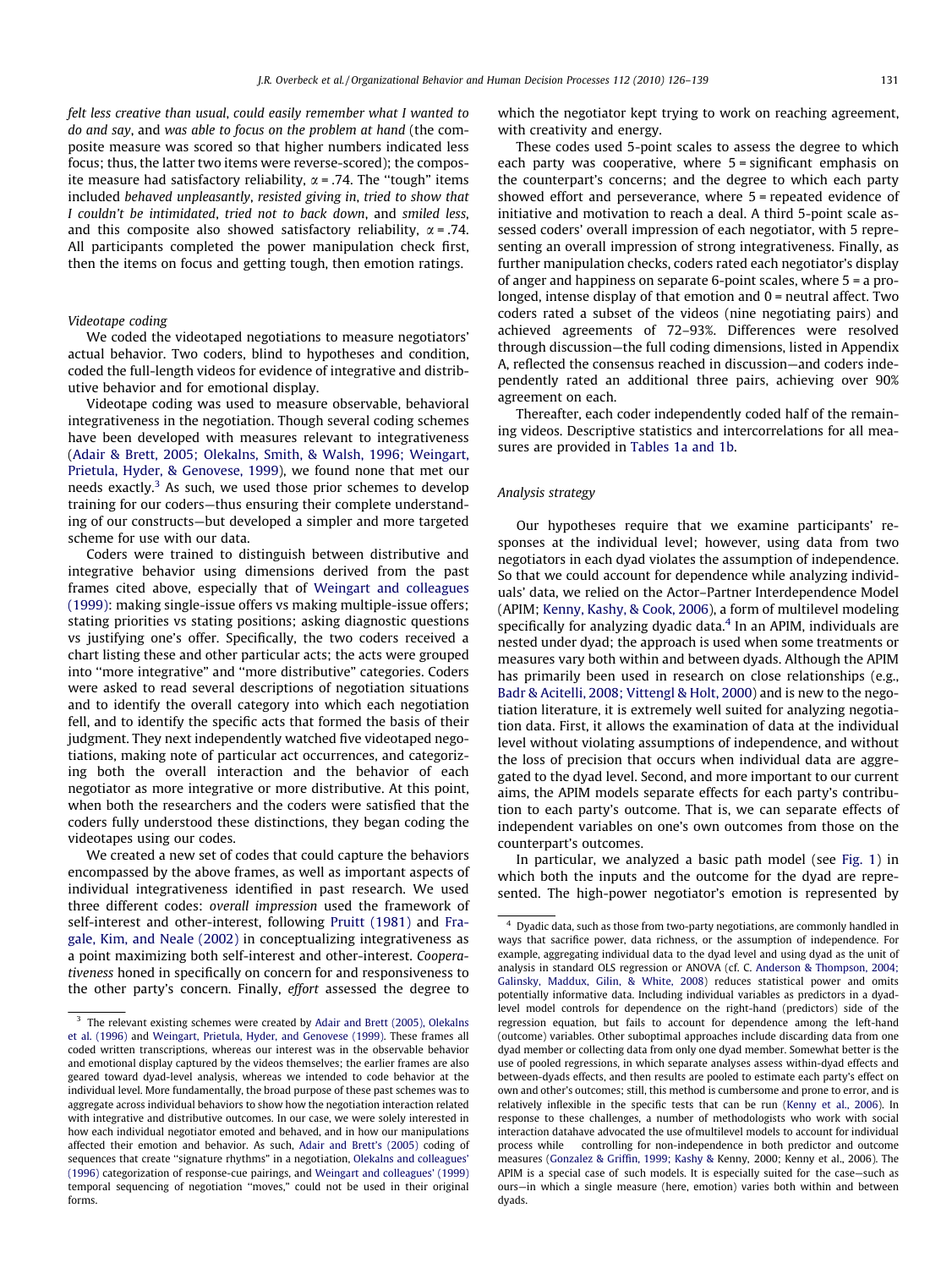<span id="page-6-0"></span>

| Table 1a                                                                                       |
|------------------------------------------------------------------------------------------------|
| Descriptive statistics and intercorrelations for all continuous variables used in path models. |

|             | bescriptive statistics and intercorrelations for an continuous variables used in path models. |         |           |                      |                     |                     |                    |                     |                      |                     |          |                 |                 |           |                  |          |          |         |                     |         |        |     |                      |        |
|-------------|-----------------------------------------------------------------------------------------------|---------|-----------|----------------------|---------------------|---------------------|--------------------|---------------------|----------------------|---------------------|----------|-----------------|-----------------|-----------|------------------|----------|----------|---------|---------------------|---------|--------|-----|----------------------|--------|
|             |                                                                                               | M       | <b>SD</b> |                      | 2                   | 3                   |                    | 5                   | 6                    |                     | 8        | 9               | 10              | 11        | 12               | 13       | 14       | 15      | 16                  | 17      | 18     | 19  | 20                   | 21     |
|             | 1 HPN points                                                                                  | 4867.09 | 1710.28   |                      |                     |                     |                    |                     |                      |                     |          |                 |                 |           |                  |          |          |         |                     |         |        |     |                      |        |
|             | 2 HPN Felt power                                                                              | 4.80    | 1.05      | $.52$ **             |                     |                     |                    |                     |                      |                     |          |                 |                 |           |                  |          |          |         |                     |         |        |     |                      |        |
|             | 3 HPN toughness                                                                               | 3.81    | 1.12      | $.34***$             | .21                 |                     |                    |                     |                      |                     |          |                 |                 |           |                  |          |          |         |                     |         |        |     |                      |        |
|             | 4 HPN focus                                                                                   | 3.09    | 1.23      | $-.30$ <sup>**</sup> | $-.53"$             | $-.14$              |                    |                     |                      |                     |          |                 |                 |           |                  |          |          |         |                     |         |        |     |                      |        |
|             | 5 LPN points                                                                                  | 3363.29 | 1929.01   | $-.45$ **            | $-.26*$             | $-.29'$             | .03                |                     |                      |                     |          |                 |                 |           |                  |          |          |         |                     |         |        |     |                      |        |
|             | 6 LPN felt power                                                                              | 4.12    | 1.02      | $-.32$ **            | $-.31$ <sup>*</sup> | $-.30'$             | .08                | $.59***$            |                      |                     |          |                 |                 |           |                  |          |          |         |                     |         |        |     |                      |        |
|             | 7 LPN toughness                                                                               | 3.65    | 1.11      | $-.11$               | $-.19$              | .02                 | .07                | .16                 | .21                  |                     |          |                 |                 |           |                  |          |          |         |                     |         |        |     |                      |        |
| 8 LPN focus |                                                                                               | 3.13    | 1.10      | .07                  | .19                 | $.36**$             | $-.05$             | $-.31$ <sup>*</sup> | $-.28$ <sup>*</sup>  | .16                 |          |                 |                 |           |                  |          |          |         |                     |         |        |     |                      |        |
|             | 9 HPN impression (VC)                                                                         | 2.94    | 0.56      | $-.01$               | .02                 | $-.29$ <sup>*</sup> | $-.01$             | $-.00$              | $-.11$               | .08                 | $-.17$   |                 |                 |           |                  |          |          |         |                     |         |        |     |                      |        |
|             | 10 HPN happy (VC)                                                                             | 0.73    | 0.89      | $-.09$               | .09                 | $-.32"$             | $-.00$             | $-.11$              | $-.03$               | $-.24"$             | $-.13$   | $.25*$          |                 |           |                  |          |          |         |                     |         |        |     |                      |        |
|             | 11 HPN angry (VC)                                                                             | 0.23    | 0.48      | .16                  | $-.13$              | .16                 | .01                | $-.06$              | $-.12$               | $.30^{*}$           | .10      | $-.05$          | $-.18$          |           |                  |          |          |         |                     |         |        |     |                      |        |
|             | 12 HPN cooperative (VC)                                                                       | 3.28    | 0.63      | $-.11$               | .18                 | $-.42$ **           | $-.14$             | $-.02$              | $-.01$               | $-.21$              | $-.22$   | $.28^{\degree}$ | $.52$ **        | $-.39$ ** |                  |          |          |         |                     |         |        |     |                      |        |
|             | 13 HPN effort (VC)                                                                            | 3.00    | 0.62      | .02                  | $-.03$              | $-.11$              | .02                | $-.02$              | $-.09$               | .19                 | $-.04$   | $.78***$        | .04             | .20       | .04              |          |          |         |                     |         |        |     |                      |        |
|             | 14 LPN Impression (VC)                                                                        | 3.02    | 0.53      | $-.02$               | $-.01$              | .01                 | $-.06$             | $-.07$              | $-.21$               | .01                 | $-.01$   | $.63$ **        | .03             | $-.05$    | .10              | $.58***$ |          |         |                     |         |        |     |                      |        |
|             | 15 LPN happy (VC)                                                                             | 0.76    | 0.77      | $-.10$               | $-.06$              | $-.29$ **           | .16                | $-.16$              | $-.24$ <sup>*</sup>  | $-.23$ <sup>*</sup> | $-.11$   | .20             | $.60^{\degree}$ | $-.18$    | $.42***$         | .04      | .14      |         |                     |         |        |     |                      |        |
|             | 16 LPN angry (VC)                                                                             | 0.22    | 0.55      | .17                  | .16                 | .15                 | $-.20$             | .03                 | $-.06$               | .20                 | $-.01$   | .13             | $-.23"$         | .21       | $-.20$           | .17      | .08      | $-.17$  |                     |         |        |     |                      |        |
|             | 17 LPN cooperative (VC)                                                                       | 3.34    | 0.61      | $-.02$               | .06                 | $-.17$              | .02                | $-.09$              | $-.09$               | $-.26*$             | $-.24"$  | .16             | $.48*$          | $-.21$    | $.32**$          | .06      | $.24*$   | .44     | $-33$ <sup>**</sup> |         |        |     |                      |        |
|             | 18 LPN effort (VC)                                                                            | 3.12    | 0.58      | $-.03$               | $-.09$              | .01                 | .06                | $-.01$              | $-.05$               | $-.01$              | $-.01$   | $.45***$        | $-.17$          | .06       | $-.07$           | $.57***$ | $.69***$ | $-.04$  | .23'                | .05     |        |     |                      |        |
|             | 19 HPN happy (post)                                                                           | 4.69    | 1.18      | .30 <sup>2</sup>     | $.49**$             | $-.17$              | $-.42"$            | $-.27*$             | $-.24"$              | $-.12$              | .01      | .16             | $.26^\circ$     | $-.03$    | $.39***$         | .07      | $-.03$   | .22     | .02                 | $.24*$  | $-.08$ |     |                      |        |
|             | 20 HPN angry (post)                                                                           | 2.97    | 1.10      | .14                  | $.36***$            | $.64**$             | $-26$ <sup>*</sup> | $-.36$ **           | $-.37$ <sup>**</sup> | $-.05$              | .28      | $-.05$          | $-.16$          | .18       | $-.19$           | .03      | .12      | $-.24"$ | .18                 | $-.13$  | .09    | .19 |                      |        |
|             | 21 LPN happy (post)                                                                           | 4.60    | 1.05      | $-.31$ <sup>*</sup>  | $-.12$              | $-.40'$             | .03                | $.39**$             | $.41$ **             | $-.03$              | $-.33**$ | $-.04$          | .21             | $-.17$    | .24 <sup>1</sup> | $-.07$   | $-.01$   | .13     | $-.25$ <sup>*</sup> | $.26*$  | $-.15$ | .07 | $-.37$ <sup>**</sup> |        |
|             | 22 LPN angry (post)                                                                           | 2.98    | 1.15      | $-.02$               | $-.32$ <sup>*</sup> | $-.03$              | .02                | .19                 | .06                  | $.50$ **            | .12      | .12             | $-.11$          | $.30**$   | $-.17$           | .22      | .02      | $-.14$  | $-.07$              | $-.23"$ | $-.00$ |     | $-.16 - .21$         | $-.00$ |
|             |                                                                                               |         |           |                      |                     |                     |                    |                     |                      |                     |          |                 |                 |           |                  |          |          |         |                     |         |        |     |                      |        |

VC <sup>=</sup> Video Coding; post <sup>=</sup> post-negotiation self-report; HPN <sup>=</sup> high-power negotiator; LPN <sup>=</sup> low-power negotiator.

Points earned range from -2300 to 9000; power, toughness, focus, and post measures range from 1 to 7; impression, cooperative, and effort measures range from 1 to 5; Video Coding measures of happy and angry range from 0 to 5.

 $\binom{p < 0.05}{p < 0.01}$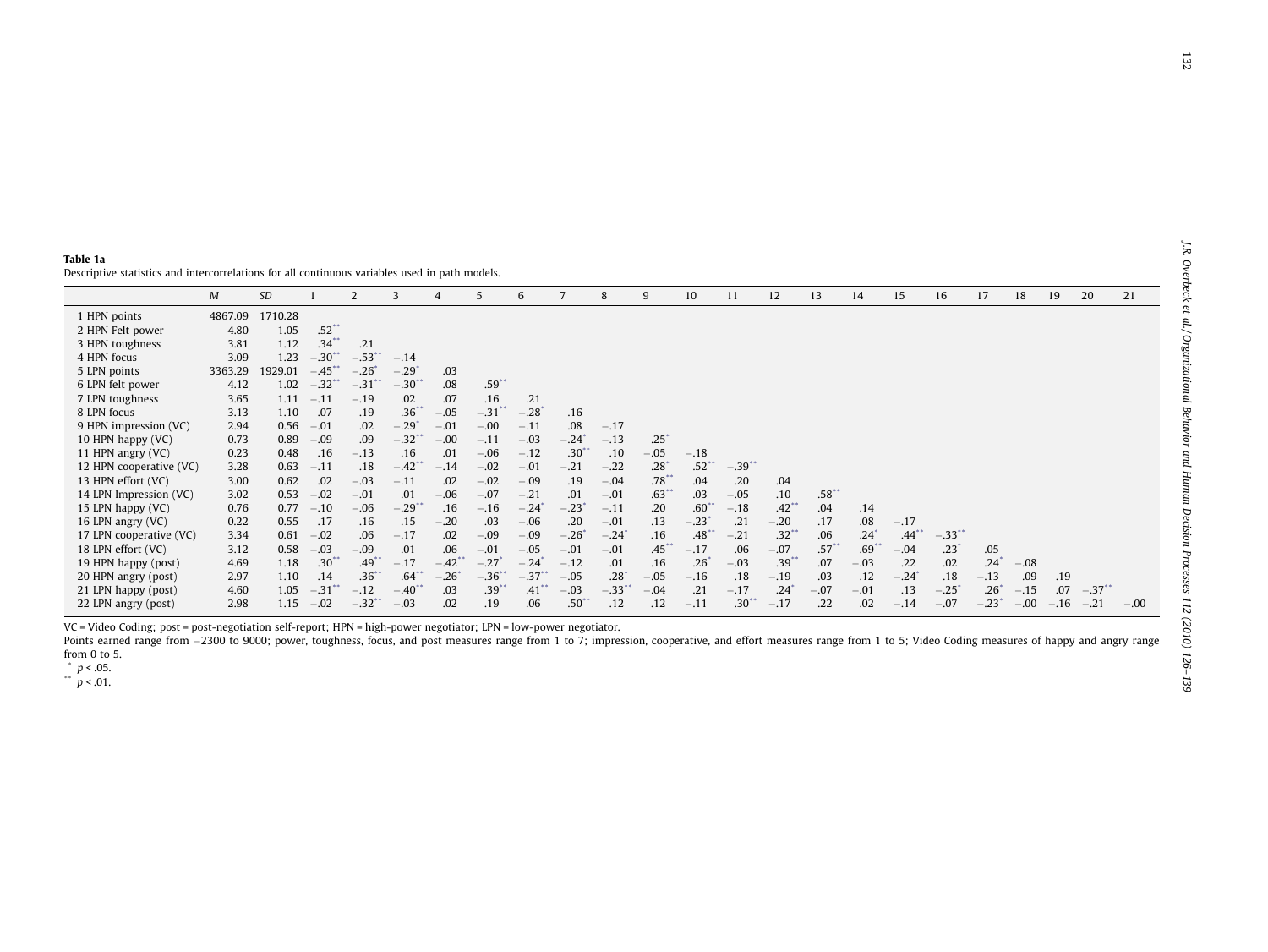<span id="page-7-0"></span>

| Table 1b |  |                                          |
|----------|--|------------------------------------------|
|          |  | Dyadic statistics and intercorrelations. |

|                         | Mean    | Std     |                     | $\overline{2}$ | 3                    | $\overline{4}$      | 5       | 6      |                     | 8                    | 9         | 10     | 11     |
|-------------------------|---------|---------|---------------------|----------------|----------------------|---------------------|---------|--------|---------------------|----------------------|-----------|--------|--------|
| 1 Dyad points           | 8229.11 | 1917.74 |                     |                |                      |                     |         |        |                     |                      |           |        |        |
| 2 Dyad felt power       | 4.45    | .61     | $.43**$             |                |                      |                     |         |        |                     |                      |           |        |        |
| 3 Dyad toughness        | 3.72    | .79     | .06                 | $-.03$         |                      |                     |         |        |                     |                      |           |        |        |
| 4 Dyad focus            | 3.09    | .81     | $-.35$ **           | $-.33$ **      | .22                  |                     |         |        |                     |                      |           |        |        |
| 5 Pareto score          | 792.47  | 186.63  | $.75**$             | $.31$ **       | .11                  | $-.27'$             |         |        |                     |                      |           |        |        |
| 6 Dyad impression (VC)  | 2.98    | .49     | $-.05$              | $-.15$         | $-.08$               | $-.10$              | $-.10$  |        |                     |                      |           |        |        |
| 7 Dyad happy (VC)       | .75     | .74     | $-.24$ <sup>*</sup> | $-.10$         | $-.42$ <sup>**</sup> | $-.03$              | $-.22$  | .19    |                     |                      |           |        |        |
| 8 Dyad angry (VC)       | .22     | .40     | .17                 | $-.07$         | $.36**$              | $-.06$              | .23     | .05    | $-.28$ <sup>*</sup> |                      |           |        |        |
| 9 Dyad cooperative (VC) | 3.31    | .51     | $-.14$              | .08            | $-.46$ <sup>**</sup> | $-.25$ <sup>*</sup> | $-.23"$ | $.26*$ | $.64**$             | $-.44$ <sup>**</sup> |           |        |        |
| 10 Dyad effort (VC)     | 3.06    | .53     | $-.02$              | $-.12$         | .03                  | .02                 | $-.10$  | .78    | $-.04$              | $.24$ <sup>*</sup>   | .03       |        |        |
| 11 Dyad happy (post)    | 4.66    | .82     | .07                 | $.29***$       | $-.34$ <sup>**</sup> | $-.38$              | $-.08$  | .04    | $.32$ <sup>**</sup> | $-.17$               | $.48***$  | $-.08$ |        |
| 12 Dyad angry (post)    | 2.95    | .73     | $-.04$              | $-.13$         | $.59**$              | .12                 | .07     | .09    | $-.28$              | $.28^\circ$          | $-.35$ ** | .15    | $-.20$ |

 $p < 0.5$ .

 $p < 0.01$ .



Fig. 1. Basic Actor-Partner Interaction Model.

the exogenous observed variable at top left, and that party's point earnings are represented by the endogenous observed variable at top right. The same variables for the low-power negotiator appear along the bottom of the model. Both the independent and dependent pairs of variables are allowed to covary (indicated by the curved, double-headed arrows); these paths account for dependence in the data due to dyad.

Power is a within-dyad variable: there is always a high- and a low-power dyad member. Emotion varies both within and between dyads, as each party may be in the angry or happy condition; the emotion condition variable is contrast-coded, with anger coded  $+1$  and happiness coded  $-1$ . A key feature of the APIM is that it includes not only the direct path to each party's outcomes from his or her own emotion—the actor effect—but also the direct path to each party's outcomes from the other party's emotion—the partner effect. Thus, the path labeled ''a" tells us how the HPN's emotion affected the HPN's points, whereas path ''c" reveals how the LPN's emotion affected the HPN's points. Note that the actor effect represents an intrapersonal process, while the partner effect represents an interpersonal process.

This basic model can be modified to test direct and indirect effects so that we can examine both sequential processes and interactive processes. That is, we can examine a model in which an exogenous variable A affects a dependent measure C through an indirect effect via some third, endogenous variable B (a sequential process), and we can examine a model in which B is also exogenous, and A and B affect C directly and can interact to affect C. We use such modified models to test specific hypotheses.

# Results

## Manipulation checks

To avoid contaminating our experimental participants, and to assess the effectiveness of our manipulation before participants actually negotiated, we conducted a pretest to check on our power and emotion manipulations. The materials from the main study were presented on the web; a separate group of 80 participants was recruited from the same subject pool and told that they would be matched with another person online to complete a virtual negotiation. They read the case materials and then reported their feelings of power and emotions. After completing these measures, they were informed that the negotiation would not actually take place, and that the study was over.

We tested the power manipulation with a single item that has been validated in prior work (cf. [Overbeck & Park, 2001\)](#page-13-0): ''How much power do you feel you will have in this negotiation?" Highpower negotiators reported feeling more powerful,  $M = 5.36$ , than low-power negotiators,  $M = 4.57$ ,  $t(79) = 3.49$ ,  $p < .001$ .

In the New Recruit exercise, sometimes participants assume that the Recruiter role is high power and the Candidate role low power. Though we took great pains, in the instructions, to emphasize that the negotiators' power was a function of their alternatives and not role assignment, we wanted to ascertain that participants did not use role as a signal of power. To check on this, in the main study, we calculated the correlation between assigned role and self-rated feelings of power. As expected, there was no correlation,  $r(162) = .11$ , ns.

As mentioned earlier, we are interested in the effects of experienced emotions, and not just expressed emotions. Our instructions clearly addressed emotion expression, but we expected them to produce differences in emotional experience, as well. Thus, we assessed how much the emotion manipulation affected pretest participants' felt emotions. We calculated an outcome measure by subtracting self-ratings on the happiness scale ( $\alpha$  = .90) from those on the anger scale ( $\alpha$  = .81), so that higher numbers indicate more anger. Participants' ratings in the angry condition were significantly higher (i.e., angrier),  $M = -0.58$ , than those in the happy condition,  $M = -1.44$ ,  $t(79) = 4.08$ ,  $p < .001$ .

We also examined the videotaped, coded expressions of emotion in the main study. Unlike the pretest, for which individual was the unit of analysis, the main study yoked pairs of participants, and the appropriate unit of analysis became the dyad. Note, too, that emotions varied both within and between dyads. We examined a path model, following the basic form shown in Fig. 1, to test for emotion-condition differences in expressed emotion; we analyzed expressed happiness and anger in separate models. Significant actor effects (path a) showed that powerful negotiators expressed more happiness in the happy condition than in the angry condition,  $b = -.25$ ,  $CR = -2.79$ ,  $p < .01$ ,<sup>5</sup> and they expressed more anger in the angry condition than in the happy condition,  $b = .13$ ,

 $5$  The Critical Ratio (CR), reported in modeling programs such as Amos, consists of the parameter estimate divided by its standard error. This inferential statistic is normally distributed and comparable to a Z-test, such that values more extreme than  $±1.96$  are significant at  $p < .05$ . We report Critical Ratios for all significance tests involving paths in our models, to distinguish these tests clearly from standard ANOVA or regression, or from the  $\chi^2$  difference tests also reported in the text.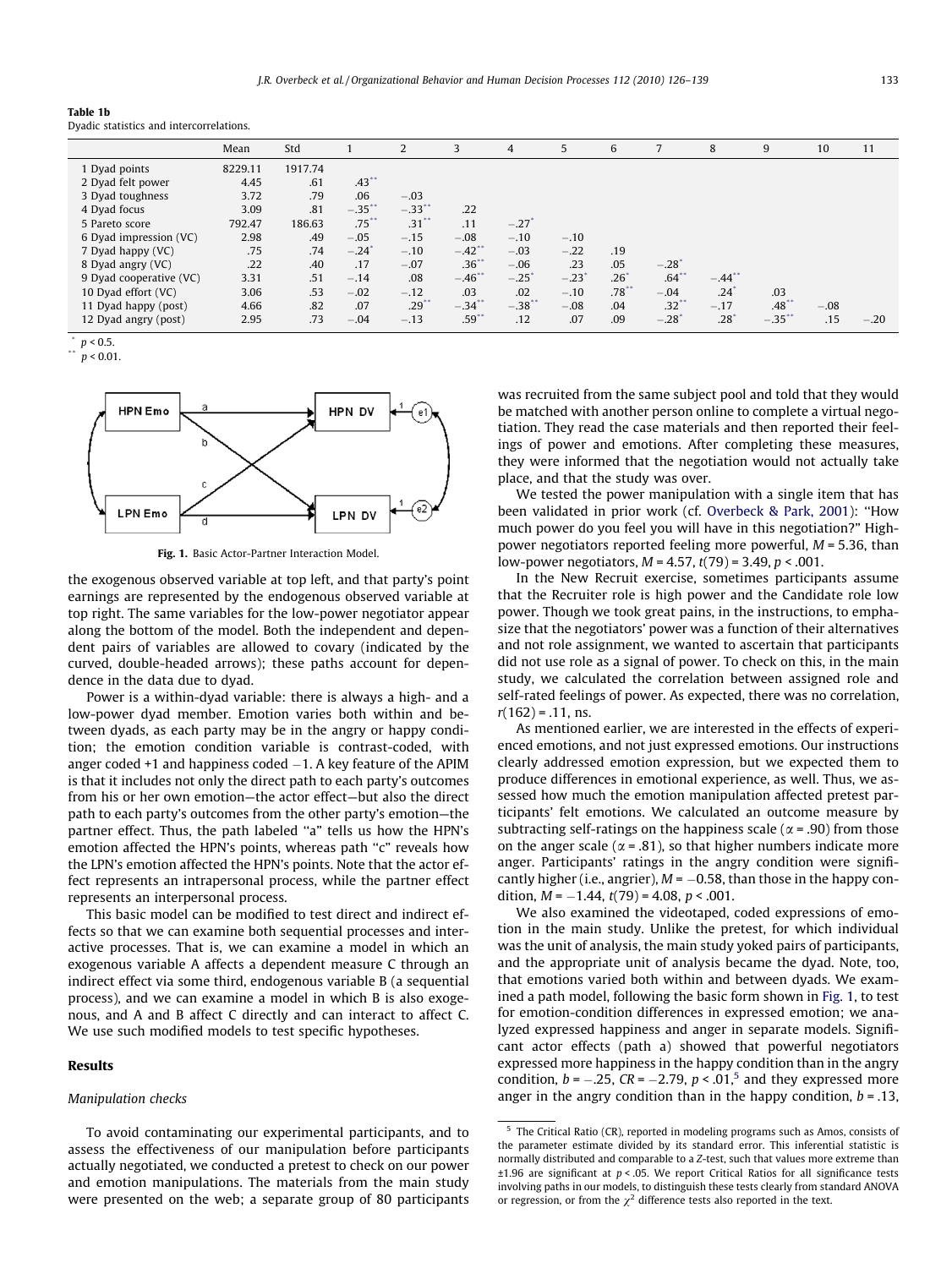

Fig. 2. Basic APIM results on value claiming (points earned by each party). Estimates are unstandardized path coefficients and use the original metric of the measures.  $* = -1499973.85$ . Bolded path and covariance are significant at  $p < 01$ ; all other paths and covariances n.s.

 $CR = 2.44$ ,  $p = .02$ . Similarly, the other significant actor effect (path d) showed that low-power negotiators expressed more happiness in the happy condition than in the angry condition,  $b = -0.24$ ,  $CR = -2.61$ ,  $p < .01$ ; and they expressed more anger in the angry condition than in the happy condition,  $b = .14$ ,  $CR = 2.33$ ,  $p = .02$ .

# Effects of power and emotion on value claiming (H1, H2, H3)

Hypothesis 1 predicted that powerful negotiators would claim more value than low-power negotiators. A test of the intercepts confirmed this hypothesis: HPNs earned more points  $(M = 4875.42)$  in the negotiation than did LPNs  $(M = 3361.83)$ ,  $\chi^2(1)$  = 15.12, p < .001. The basic pattern of results within and between dyads is depicted in Fig. 2. Hypothesis 2 predicted intrapersonal effects of emotion on value claiming for powerful negotiators only. Indeed, powerful negotiators who were angry claimed, on average, 515.81 points more than did powerful negotiators who were happy,  $CR = 2.83$ ,  $p = .005$ . Own emotion did not significantly predict value claiming among low-power negotiators, CR = 1.25, ns. Contrary to Hypothesis 3, which predicted interpersonal effects of emotion for low-power negotiators, counterparts' emotion did not significantly predict value claiming for either HPNs,  $CR = -0.78$ , ns, or LPNs,  $CR = 0.71$ , ns. This pattern suggests that anger serves an intrapersonal function for HPNs, helping them to claim more value. In the most basic analysis, however, there was no interpersonal effect of emotion for HPNs, and neither an interpersonal nor intrapersonal effect for LPNs' emotional state.

# Effects of power and emotion on toughness and focus (H4, H5, H6, H7)

We tested our predictions regarding toughness and focus in two ways: by testing a sequential model in which the reactions are endogenous variables predicted by power and emotion, and by testing an interactive model in which exogenous reaction variables interact with power and emotion to affect outcomes. The basic sequential model is shown in the top portion of Fig. 3, and the interactive model is shown in the bottom portion. Because increasing the number of variables in a path model can quickly lead to a profusion of parameters to be estimated, and because our sample size was relatively small for this kind of modeling, we limited the number of variables in a single analysis [\(Kline, 1998](#page-13-0)). Thus, we used the observed composite measures of toughness and focus rather than fitting a measurement model for these variables, and we obtained results from several different models. Full results of these models are presented in [Tables 2a and 2b](#page-9-0) and are noted to allow clear identification of which model yielded which result.

Hypotheses 5 (see [Table 2a](#page-9-0), Model 1) and 6 (see [Table 2a](#page-9-0), Model 2) predicted intrapersonal effects of emotion on cognitive focus and behavioral toughness for powerful negotiators. As predicted by Hypothesis 4, HPNs in the anger condition reported greater cognitive focus than did those in the happy condition,  $b = -.30$ ,  $CR = -2.31$ ,  $p = .02$ . This was not the case for LPNs,  $b = .06$ ,



Fig. 3. Sequential process model (top panel) and interactive process model (bottom panel). Notes: All models included all possible paths (i.e., the models were fully saturated). Moderational models were run twice, with the HPN and LPN moderator in separate models, to keep number of parameters manageable.

 $CR = 0.45$ , ns. Hypothesis 5 predicted more behavioral toughness by angry than happy HPNs, but not LPNs. In fact, both HPNs,  $b = .34$ ,  $CR = 2.81$ ,  $p < .01$ , and LPNs,  $b = .50$ ,  $CR = 4.52$ ,  $p < .01$ , got tough in response to manipulated anger.

Hypotheses 6 and 7 predicted interpersonal effects of emotion on cognitive focus and behavioral toughness for low-power negotiators. However, the direct effects of HPN emotion on LPNs' focus,  $b = .01$ ,  $CR = 0.08$ , ns, and toughness,  $b = -.02$ ,  $CR = -0.21$ , ns, did not support this prediction. (See [Table 2a](#page-9-0), Models 1 and 2 respectively, for these results.)

## Effects of power, emotion, and focus on value claiming (H8, H3)

For both HPNs,  $b = -311.07$ ,  $CR = -2.04$ ,  $p = .04$ , and LPNs,  $b = -553.60$ , CR =  $-2.97$ ,  $p < .01$ , losing focus was associated with poorer value claiming, as predicted by Hypothesis 8 and shown in [Table 2a](#page-9-0), Model 1. We unpacked these effects by allowing focus to interact with emotion. As shown in [Table 2b,](#page-9-0) Model 2 revealed a marginally significant interaction of LPNs' feelings of focus and HPN emotion: when a low-power negotiator faced an angry, powerful counterpart and lost focus, the low-power negotiator's points decreased even more,  $b = -344.51$ ,  $CR = -1.88$ ,  $p = .06$ . This suggests that the HPN's emotion also served an interpersonal function for the LPN, supporting Hypothesis 3. It is important to note that, although Hypothesis 3 was not supported in the basic model (there were no direct interpersonal effects on value claiming that could be attributed to LPNs), it is supported when the process by which emotion affects outcomes is taken into account. That is, it does not appear that emotion has an overall effect on all low-power negotiators; however, we do see an effect among some LPNs those that are affected negatively by the counterpart's emotion by losing focus, for example—and when that effect occurs, it is interpersonal in nature.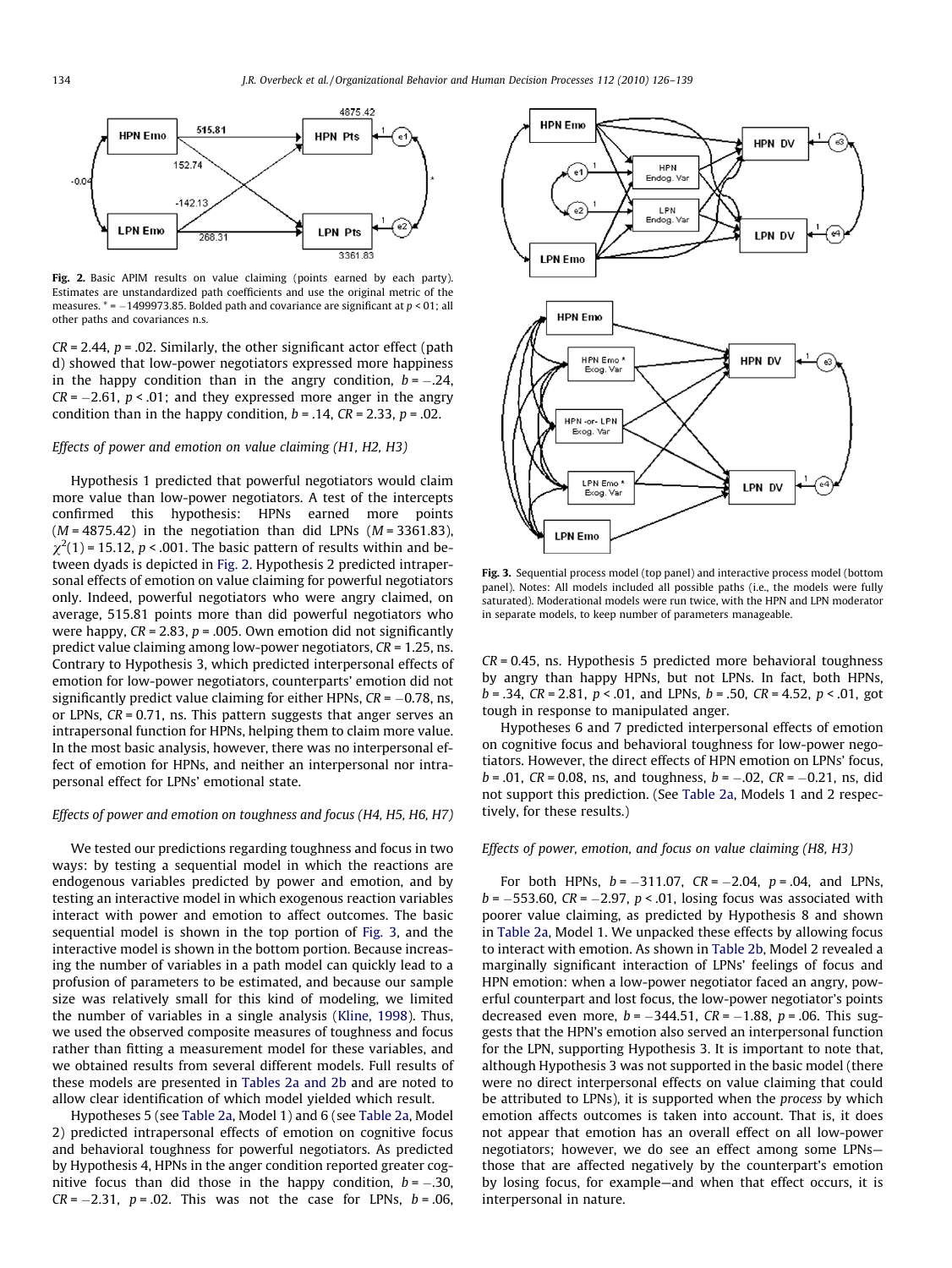#### <span id="page-9-0"></span>Table 2a

Results of sequential process path models. Column headings identify the process variable (line 2) and DV (line 3) reported. Entries are parameter estimates and should be interpreted as unstandardized regression coefficients. Bolded/underlined items were reported in text.

|                                         | Model 1<br>Focus<br>points | Model 2<br>Toughness<br>points | Model 3<br>Toughness<br>impression | Model 4<br>Toughness<br>cooperation | Model 5<br>Toughness<br>effort |
|-----------------------------------------|----------------------------|--------------------------------|------------------------------------|-------------------------------------|--------------------------------|
| HPN emotion $\rightarrow$ HPN variables | $-.30^{\degree}$           | $.34$ **                       | $.33***$                           | .33                                 | $.34***$                       |
| HPN emotion $\rightarrow$ LPN variables | .01                        | $= 0.02$                       | $-.02$                             | $-.02$                              | $-.02$                         |
| HPN emotion $\rightarrow$ HPN DV        | 420.11                     | 366.92                         | $-.03$                             | $-.02$                              | $-.03$                         |
| HPN emotion $\rightarrow$ LPN DV        | 160.43                     | $365.19$ <sup>+</sup>          | .01                                | .07                                 | $-.04$                         |
| LPN emotion $\rightarrow$ HPN variables | .21                        | .15                            | .15                                | .15                                 | .15                            |
| LPN emotion $\rightarrow$ LPN variables | .06                        | .50                            | $.50^*$                            | $.50*$                              | .50 <sup>°</sup>               |
| LPN emotion $\rightarrow$ HPN DV        | $-83.61$                   | $-161.85$                      | $-.08$                             | $-.13$ <sup>+</sup>                 | $-.12$                         |
| LPN emotion $\rightarrow$ LPN DV        | 297.74                     | 263.53                         | $-.12$ <sup>+</sup>                | $-.21$ <sup>**</sup>                | $-.11$                         |
| HPN variables $\rightarrow$ HPN DV      | $-311.07$                  | 438.25 <sup>*</sup>            | $-.13$                             | $-.20^{\degree}$                    | $-.04$                         |
| HPN variables $\rightarrow$ LPN DV      | 6.98                       | $-620.85$ <sup>*</sup>         | .01                                | $-.09$                              | .03                            |
| LPN variables $\rightarrow$ HPN DV      | 98.61                      | $-91.01$                       | .08                                | $-.06$                              | .16                            |
| LPN variables $\rightarrow$ LPN DV      | $-553.60$                  | 194.08                         | .05                                | $-.07$                              | .04                            |

Focus, toughness, and effort were assessed on 1–7 scales. Process variables (focus, toughness) were mean-centered prior to analysis.

 $+ p < .10.$ 

 $p < .05$ .

 $p < .01$ .

#### Table 2b

Results of interactive process path models. Entries are parameter estimates and should be interpreted as unstandardized regression coefficients. Column headings identify the process variable (line 2) and DV(line 3) reported. Bolded/underlined items were reported in text.

|                                              | Model 1                | Model 2                | Model 3               | Model 4   | Model 5         |
|----------------------------------------------|------------------------|------------------------|-----------------------|-----------|-----------------|
|                                              | <b>HPN</b> focus       | LPN focus              | HPN tough             | LPN tough | HPN tough       |
|                                              | points                 | points                 | points                | points    | effort          |
| HPN emotion $\rightarrow$ HPN DV             | 404.63                 | $502.35$ **            | 386.93                | 520.50    | $-.05$          |
| HPN emotion $\rightarrow$ LPN DV             | 176.87                 | 166.63                 | $360.63$ <sup>+</sup> | 150.11    | $-.03$          |
| LPN emotion $\rightarrow$ HPN DV             | $-67.54$               | $-159.45$              | $-243.96$             | $-79.44$  | $-.11$          |
| LPN emotion $\rightarrow$ LPN DV             | 283.00                 | 314.04                 | $370.02$ <sup>+</sup> | 139.15    | $-.11$          |
| Process variables $\rightarrow$ HPN DV       | $-298.85$ <sup>*</sup> | 129.47                 | 476.94**              | $-133.21$ | .14             |
| Process variables $\rightarrow$ LPN DV       | 13.49                  | $-527.55$ **           | $-637.26$             | 261.55    | .04             |
| Process $*$ HPN emotion $\rightarrow$ HPN DV | 163.27                 | 70.45                  | $-202.89$             | 154.61    | .06             |
| Process $*$ HPN emotion $\rightarrow$ LPN DV | 155.89                 | $-344.51$ <sup>+</sup> | $-24.41$              | $-234.44$ | .00             |
| Process $*$ LPN emotion $\rightarrow$ HPN DV | $-227.14$              | 169.62                 | 175.16                | 40.68     | $\overline{14}$ |
| Process $*$ LPN emotion $\rightarrow$ LPN DV | 181.24                 | 75.88                  | $-103.29$             | $-121.85$ | $-.05$          |

 $\overline{a}$  3.  $\overline{a}$ 

Focus, toughness, and effort were assessed on 1–7 scales. Process variables (focus, toughness) were mean-centered prior to analysis.

 $p < .01$ .

## Effects of power, emotion, and toughness on value claiming (H8, H3)

As predicted by Hypothesis 8, HPN's own toughness led intrapersonally to greater HPN value claiming,  $b = 438.25$ ,  $CR = 2.65$ ,  $p < .01$  (see Table 2a, Model 2); this hypothesis was not supported for LPNs,  $b = 194.08$ ,  $CR = 0.95$ , ns. However, HPN toughness led interpersonally to less LPN value claiming,  $b = -620.85$ ,  $CR =$  $-3.27$ ,  $p < 0.01$ . This result again suggests support for Hypothesis 3, only when process is taken into account. In this case, when HPNs got tougher, LPNs placated, resulting in less value claimed by LPNs. We found no other effects of getting tough, even when toughness was allowed to interact with condition.

#### Effects of power and emotion on dyad-level value creation (H9, H10)

As stated earlier, a main aim of this paper was to examine not only the claiming but also the creating of value. Value creation is most commonly assessed by examining the joint value produced by the dyad; in particular, as recommended by [Tripp and Sondak](#page-13-0) [\(1992\),](#page-13-0) researchers calculate an index of pareto efficiency that compares the dyad's joint value with the distribution of possible agreements. We examined the pareto efficiency of the agreement reached by each dyad as a function of power and emotion. Table

| rabie 3                                                                |  |  |  |
|------------------------------------------------------------------------|--|--|--|
| Pareto efficiency scores for dyads, by HPN and LPN emotion conditions. |  |  |  |

|                    |                  | <b>HPN</b> emotion |                  |                  |  |  |  |  |  |  |  |
|--------------------|------------------|--------------------|------------------|------------------|--|--|--|--|--|--|--|
|                    | Happy            |                    | Angry            |                  |  |  |  |  |  |  |  |
| <b>LPN</b> Emotion | M                | SD                 | M                | SD               |  |  |  |  |  |  |  |
| Happy<br>Angry     | 715.62<br>798.04 | 225.82<br>152.07   | 814.72<br>879.47 | 147.72<br>130.56 |  |  |  |  |  |  |  |

Note: Higher numbers indicate more pareto-efficient agreements.

3 shows efficiency scores at the dyad level, by power and emotion; these were analyzed using a 2 (HPN emotion: angry vs. happy)  $\times$  2 (LPN emotion: angry vs. happy) between-dyads ANOVA. A significant effect of HPN emotion showed that dyads with angry HPNs reached more integrative agreements than did dyads with happy HPNs,  $F(1, 69) = 5.24$ ,  $p = .03$ , supporting Hypothesis 9. A marginally significant effect of LPN emotion showed that dyads with angry LPNs reached somewhat more integrative agreements than did dyads with happy LPNs,  $F(1, 69) = 3.49$ ,  $p = .07$ . The two factors did not interact; however, more importantly, a linear contrast confirmed that integrativeness increased as the amount of anger in the

 $p < .10.$ 

 $p < .05$ .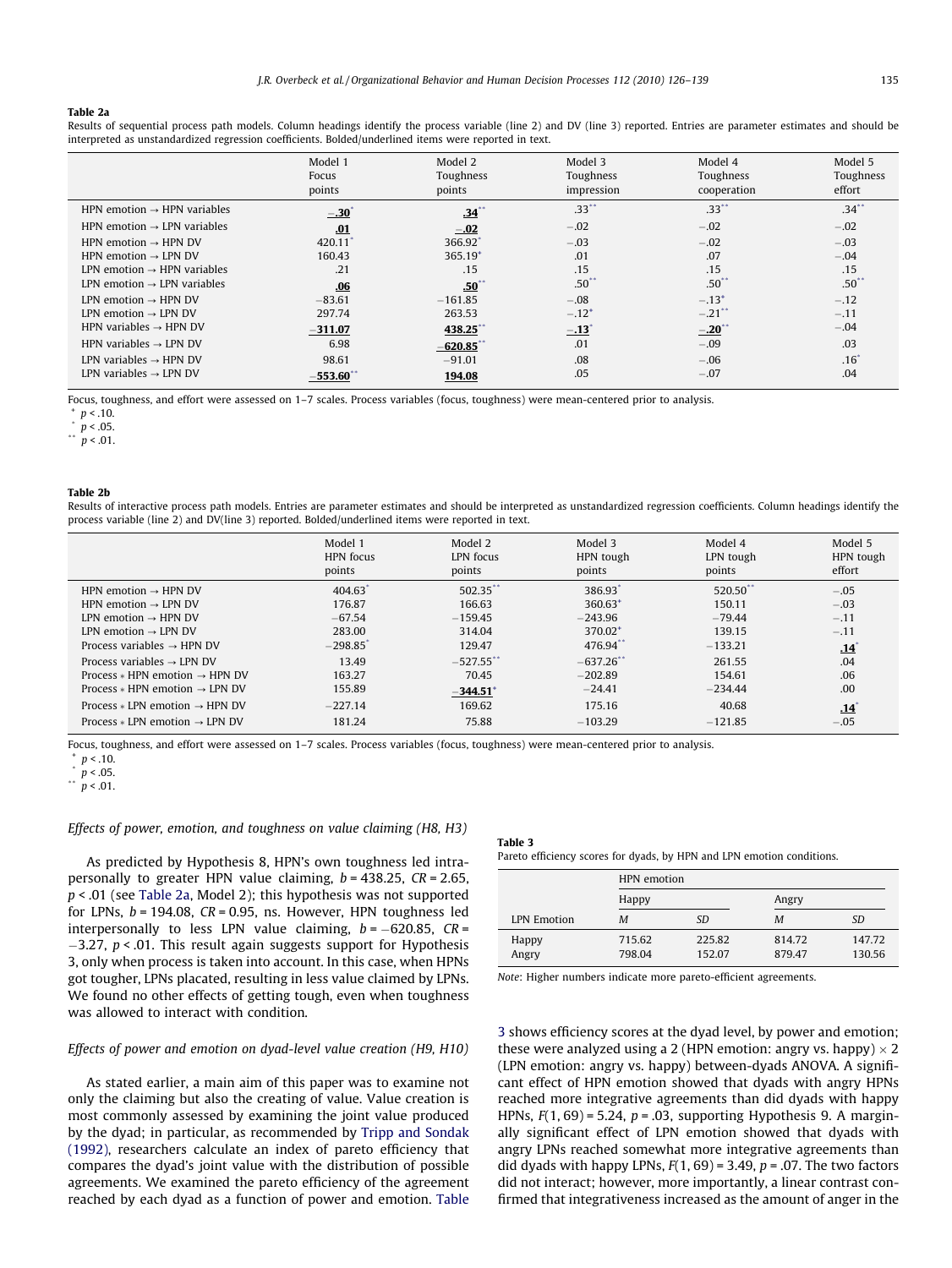dyad increased,  $F(1, 69) = 8.05$ ,  $p < .01$ ; this is contrary to Hypothesis 10, which would imply that the results for the two cells in the right-hand column would be reversed. It appears that having at least one angry party helps in reaching integrative agreements; that the more anger in the dyad, the better (for value creation); and that HPN anger is more helpful than LPN anger in maximizing pareto efficiency. While this analysis does not allow us to reach conclusions about whether the effects are interpersonal or intrapersonal, it does provide considerable new insight into the effects of emotion on the domain of value creation.

# Effects of power and emotion on individual integrative behavior (H11, H12, H13)

Nonetheless, our central interests in this paper are individuallevel questions. Because there are no existing measures of integrative outcomes at this level, we tested another set of path models in which the coded measures of overall impression, cooperation, and effort shown by the negotiators in the videotaped negotiations constituted the outcome measures. Though these measures offer somewhat different information from the rest of our measures for example, they reflect observable behaviors, which may be subject to impression management and other motivated self-presentation strategies—our coding is derived from past work on integrative bargaining and captures important individual contributions to integrativeness in the dyad.

First, we examined the three coded integrative behavior measures for evidence that low-power negotiators were more integrative than high-power negotiators, as predicted by Hypothesis 11. Results showed only partial support for the prediction. Low-power negotiators appeared to exert somewhat more effort than their powerful counterparts,  $\chi^2(1)$  = 3.66, p = .06. However, there were no differences in the parties' ratings on cooperativeness,  $\chi^2(1)$  = 0.56, ns, or overall impressions of integrativeness,  $\chi^2(1)$  = 2.39, ns.

Hypothesis 12 predicted that powerful negotiators would respond intrapersonally to anger (versus happiness) with less integrative behavior. However, support for this hypothesis was not found, as shown in [Table 2a](#page-9-0), Model 4. Hypothesis 13 predicted an interpersonal effect of HPN anger on LPNs' integrative behavior. Results showed that angry LPNs were seen as less cooperative than happy LPNs,  $b = -.21$ ,  $CR = -2.97$ ,  $p < .01$  -an unexpected intrapersonal effect. However, this was moderated by the interpersonal effect of HPN emotion: the negative effect of LPN anger on LPN cooperativeness was lessened when the powerful counterpart was also angry,  $b = .11$ ,  $CR = 2.00$ ,  $p = .05$  (see [Table 2a](#page-9-0), Model 4).<sup>6</sup>

## Discussion

Our results show that powerful negotiators seem to benefit from anger in negotiation: they become more cognitively focused and behaviorally tough, and they claim more value. These patterns all reflect intrapersonal effects of emotion: the HPN responds to his or her own emotional state. Angry low-power negotiators, on the other hand, become less cognitively focused; though they try to be tough, their toughness doesn't lead to better performance; and they claim less value. Further, these patterns seem to reflect interpersonal effects of emotion, with LPNs' outcomes predicted better by HPNs' emotions and toughness than by their own (it should be noted, though, that this occurred only on one measure; in general, our predictions of interpersonal effects for LPNs were not strongly supported). Despite this general pattern, LPNs' toughness did seem to elicit an interpersonal response from HPNs in one area: HPNs facing tough LPNs appeared to exert greater effort to reach an integrative deal. Indeed, anger, in general, seemed beneficial for integrative dealmaking, in that value creation increased as the number of angry negotiators in the dyad increased.

It is noteworthy that the patterns of coded—that is, observable behavior diverged from those involving only self-reported responses and negotiation outcomes. Although powerful negotiators' cooperativeness responded intrapersonally to their own emotion, and less powerful negotiators' cooperativeness was interpersonally affected by their counterparts' emotion, this pattern reversed with respect to observable effort. Powerful negotiators responded to their low-power counterparts' toughness by showing more apparent effort, and this was especially true when the counterpart was also angry. This suggests that, though the HPNs experienced themselves as being guided by their own internal emotional experience, they were also objectively responsive to the social dynamics of the negotiation.

The results presented here represent an important contribution to the study of power and emotion in negotiation. We have extended current knowledge about their effects in four ways: First, we have shown that emotional experience, and not just expression, affects the negotiation outcome. Though past work suggested that experiencing anger put negotiators at a disadvantage, we find that angry negotiators can actually improve the integrativeness of the negotiation outcome, and that anger can help an individual negotiator to claim value. Second, we are able to reach conclusions about the effects of emotions that vary both within and between dyads. Given that anger may tend to be contagious ([Rozin & Royz](#page-13-0)[man, 2001](#page-13-0)), it may not be realistic to manipulate only one dyad member's emotion. Here, we find that the combination of different emotions in the dyad affected value creation; further, both one's own and one's counterpart's emotion affected value claiming. Third, we are able to conclude that value creation is affected by the intersection of power and emotion within the dyad.

Fourth, our use of the Actor–Partner Interdependence Model enabled us to separate the interpersonal effects of emotion from intrapersonal effects, and led to the most important of our findings. It appears that high-power negotiators are intrapersonally affected by emotion; when they are angry, they become more cognitively focused, and as a consequence are able to claim more value. Low-power negotiators, on the other hand, appear interpersonally affected by emotion. They respond less to their own emotional state than to that of the counterpart; they lose cognitive focus when the counterpart is angry, and they cede value when the counterpart is tough. Similarly, their toughness wavers when the counterpart is angry, such that even when trying to be tough, they end up behaving more cooperatively.

## Implications for research on social power within negotiation

[Deschamps \(1982\)](#page-12-0) pointed out that powerful people are seen as the ''subjects" of the social world—they possess agency and volition, enjoy the ability to act on their internal desires, and are described by themselves and others in dispositional, idiosyncratic terms. The powerless, on the other hand, are seen as ''objects": they are acted upon, they are described in group more than individual terms (a ''woman doctor"), and they are more susceptible to situational forces. Indeed, a great deal of research has established that powerholders enjoy more behavioral and expressive freedom [\(Brauer & Chekroun, 2005; Galinsky et al., 2003; Kelt](#page-12-0)[ner et al., 2003](#page-12-0)), and that both high- and low-power judges see

<sup>6</sup> Though we had not made specific predictions, we also examined the effects of self-reported behavioral toughness and cognitive focus on the coded measures (see Model 2a). Impressions of powerful negotiators who reported getting tough in the negotiation were more negative,  $b = -.13$ ,  $CR = -2.19$ ,  $p = .03$  (Model 3), and these negotiators were seen as less cooperative,  $b = -.20$ ,  $CR = -3.41$ ,  $p < .01$  (Model 4). On the other hand, an interactive model (Model 5) showed that powerful negotiators facing LPNs who reported getting tough were seen as exerting greater effort in the negotiation,  $b = .14$ ,  $CR = 2.06$ ,  $p = .04$ . This was particularly true when the LP was angry rather than happy,  $b = .14$ ,  $CR = 1.98$ ,  $p = .05$ .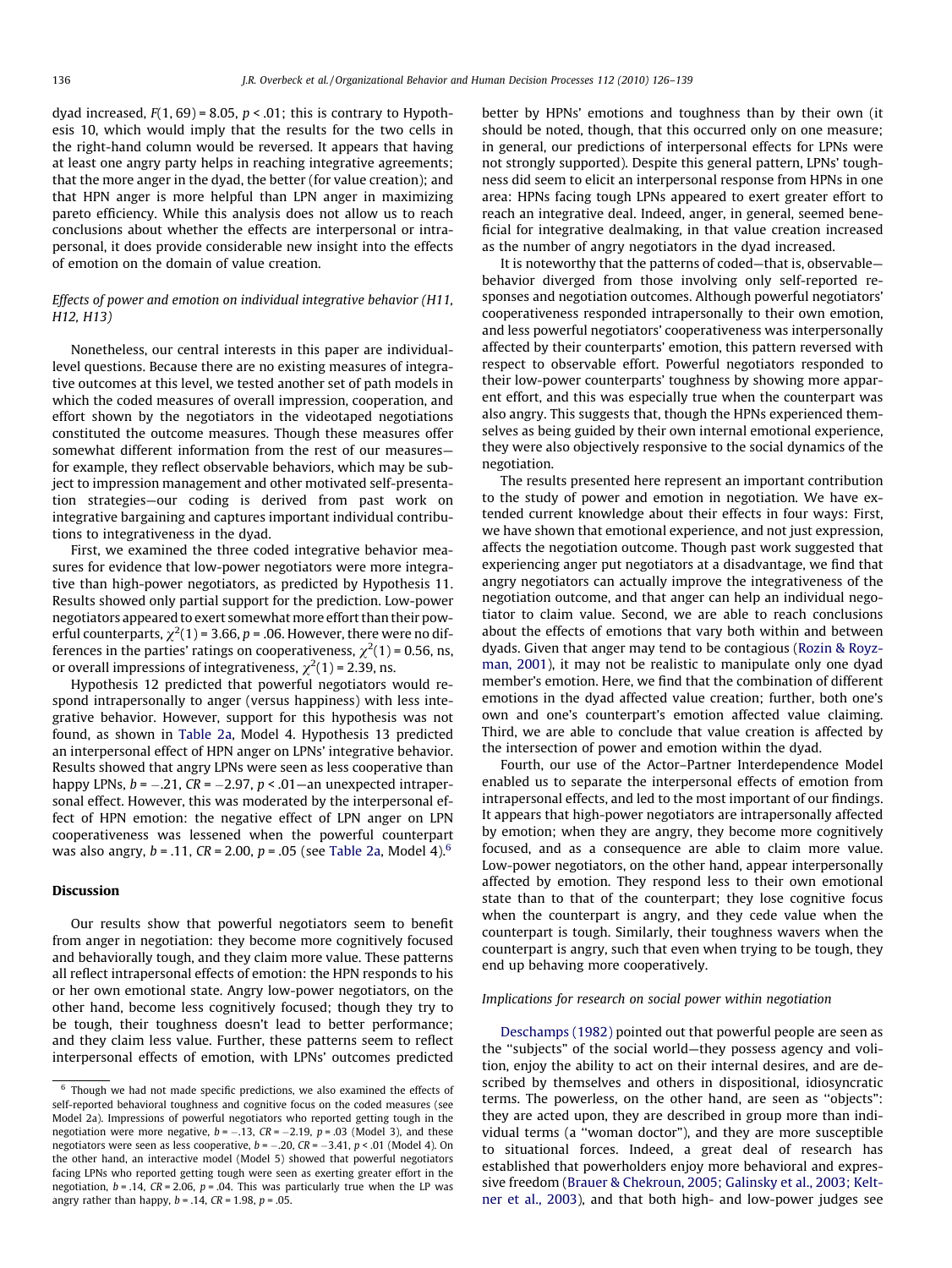high-power targets as more variable (i.e., individually idiosyncratic) than low-power targets. In short, powerholders seem to ''dance to their own tune"—to be guided primarily by internal dispositions (but see [Overbeck et al., 2006](#page-13-0), for a discussion of possible bias in the perception of powerholders as dispositionally motivated)—and the powerless to be more like the dance partner who follows.

This pattern is clearly mirrored in our data. In a negotiation context, high-power individuals tune in to their internal states, and their outcomes are a function of their own feelings. Low-power individuals, on the other hand, monitor their interaction partners, and adapt their behavior and subjective responses according to the interpersonal signals they receive. Their outcomes result from the direct influence of the other's emotions, and from the interaction of those emotions and their—generally unhelpful—reactions. (We note, however, that those low-power negotiators who became tougher in the negotiation seemed to elicit more effortful responses from their powerful counterparts. Thus, there is some evidence that powerful negotiators may also respond to interpersonal signals, and that low-power negotiators do have some ability to influence their outcomes by prompting more effort to create value.)

One possible reason for the occurrence of such dynamics is that anger and happiness may be particularly closely associated with power differences. Anger is congruent with high power ([Tiedens,](#page-13-0) [2001; Tiedens, Ellsworth, & Mesquita, 2000\)](#page-13-0), and happiness may be congruent with low power ([Kay & Jost, 2003](#page-13-0)). This congruence is defined by emotional experience—powerful people may feel freer to experience anger, and powerless people may take solace in their low-power roles by focusing on their happiness. It is also reflected in display rules which proscribe the expression of anger without the legitimating shield of power ([Matsumoto, 1990\)](#page-13-0), and which cast a smile as a gesture of submission [\(Becker, Kenrick, Neuberg, Black](#page-12-0)[well, & Smith, 2007; Henley, 1977](#page-12-0)). Our finding that powerful negotiators feel more cognitively focused when they are angry may be a function of this congruence: I am powerful, and now I am angry; these things fit comfortably together, so I can relax and function, using both my power and my anger as complementary resources.

Because of these stereotypes and expectations, it is likely that the powerful will have an easier time leveraging their display of anger to procure resources through negotiation. It is possible that experiencing anger helps to reinforce and heighten the powerful negotiator's feelings of power. Similarly, expressing anger underscores to the counterpart that the expresser holds a superior hierarchical position. If that counterpart expresses happiness (perhaps to placate), then this signals submissiveness to the powerholder and reifies the power difference all the more. Although we did not manipulate or closely monitor the natural evolution of emotional feelings and expressions in our study, it seems quite possible that a pattern of power-congruent emotions might arise spontaneously in a negotiation; and the emotions might then exacerbate the effects of power in privileging the powerholder's outcomes.

Consistent with this view, angry low-power negotiators in this study showed less apparent cooperativeness; however, when the powerful counterpart was also angry, they became more cooperative. Beyond this, there was little evidence of observable behavior being affected by either emotion or negotiators' behavioral or cognitive responses for low-power negotiators; this suggests that, unlike the powerful negotiators, they internalized their experience and kept it out of the interaction. Further, angry low-power negotiators became angrier by the end of the negotiation, whereas the angry powerful negotiators calmed down. Past work has argued that subordinates are expected to absorb and defuse the anger displays of their superiors, whereas those superiors are free to express their negative emotions openly and even to abuse subordinates [\(Lively,](#page-13-0) [2000; Porath, Overbeck, & Pearson, 2008](#page-13-0)). Our findings are consistent with this argument: Low-power negotiators here seem to have

absorbed and internalized their counterparts' anger, responding, if at all, with soothing behavior (greater cooperativeness) and ultimately feeling worse as a result. As such, our work has implications for the emerging body of research on emotion regulation in negotiation (e.g., [Foo, Elfenbein, Tan, & Aik, 2004;](#page-12-0) see also [Gross, 1998;](#page-12-0) [Lopes, Salovey, Cote, Beers, & Petty, 2005](#page-12-0)), suggesting some conditions under which regulation may be more or less successful.

#### Methodological contribution

Our paper is one of the first to examine individual processes in negotiation while fully accounting for dyadic dependence. Often, negotiation data are analyzed only at the dyad level. While this can reveal many interesting patterns, it leaves the dyad itself a 'black box': we are unable to identify with confidence the individual sources of variation that create these patterns. Alternately, some analysts use regression models in which an individual outcome is regressed on both the actor's and the partner's scores. Though this approach is intuitively appealing, it accounts for dependence only on the right-hand (independent variable) side of the equation; it does not allow for shared variance in the outcome due to dyad membership. Our use of the Actor-Partner Interdependence Model ([Kenny et al., 2006](#page-13-0)) is novel in the negotiation domain, but we hope and anticipate that it will become standard as a way to provide a window into the black box of the negotiating dyad.

## Limitations and future directions

Naturally, our study has some important limitations. First, we limit the negotiators' manipulated emotions to just anger and happiness. We do not assign other emotions. Perhaps more important, we do not provide a control condition. These decisions were made for practical reasons, given the difficulties of running a dyadic design and the fact that each additional condition would demand a large number of new participants (to fully cross a no-emotion condition would require us to more than double the size of this study). However, we acknowledge that our lack of a baseline emotion condition means that our conclusions must be interpreted in relative terms: anger may lead powerful negotiators to better outcomes than happiness does, but we can't be certain that anger is better in absolute terms. Future research may fruitfully examine these issues, although other studies seem to support our conclusions.

Second, the emotion manipulation itself may raise questions, given that its verbal content contains several elements that go beyond pure emotion. We designed the manipulation to provide a vivid, involving, and effective manipulation of anger, which is notoriously difficult to induce experimentally. Further, we wanted to encompass both experienced and expressed emotion, and so our instructions had to address both aspects. Other work has examined trait or incidental anger (C. [Anderson, 2004;](#page-12-0) N. [Anderson & Neale,](#page-12-0) [2006](#page-12-0)), but here we wanted to examine anger that occurs as part of the immediate interaction and relationship. The resulting manipulation, though, might cue differences in trust and strategy, as well as in experienced and expressed emotion. We would argue, however, (and the pilot data reported in Footnote 2 empirically support) that such extraneous constructs are probably always going to be affected by anger. Differences in feelings of trust and power with respect to the person who elicits one's anger seem to be part of the constellation of reactions that an angry person experiences. Of course, there is always a tradeoff between precision and control, on the one hand, and realism, on the other. In this case, we felt it was reasonable to trade off a certain amount of precision to create a psychologically real emotional experience.

Finally, we find ourselves constrained by the current, limited state of the art in reconciling the individual focus of the APIM with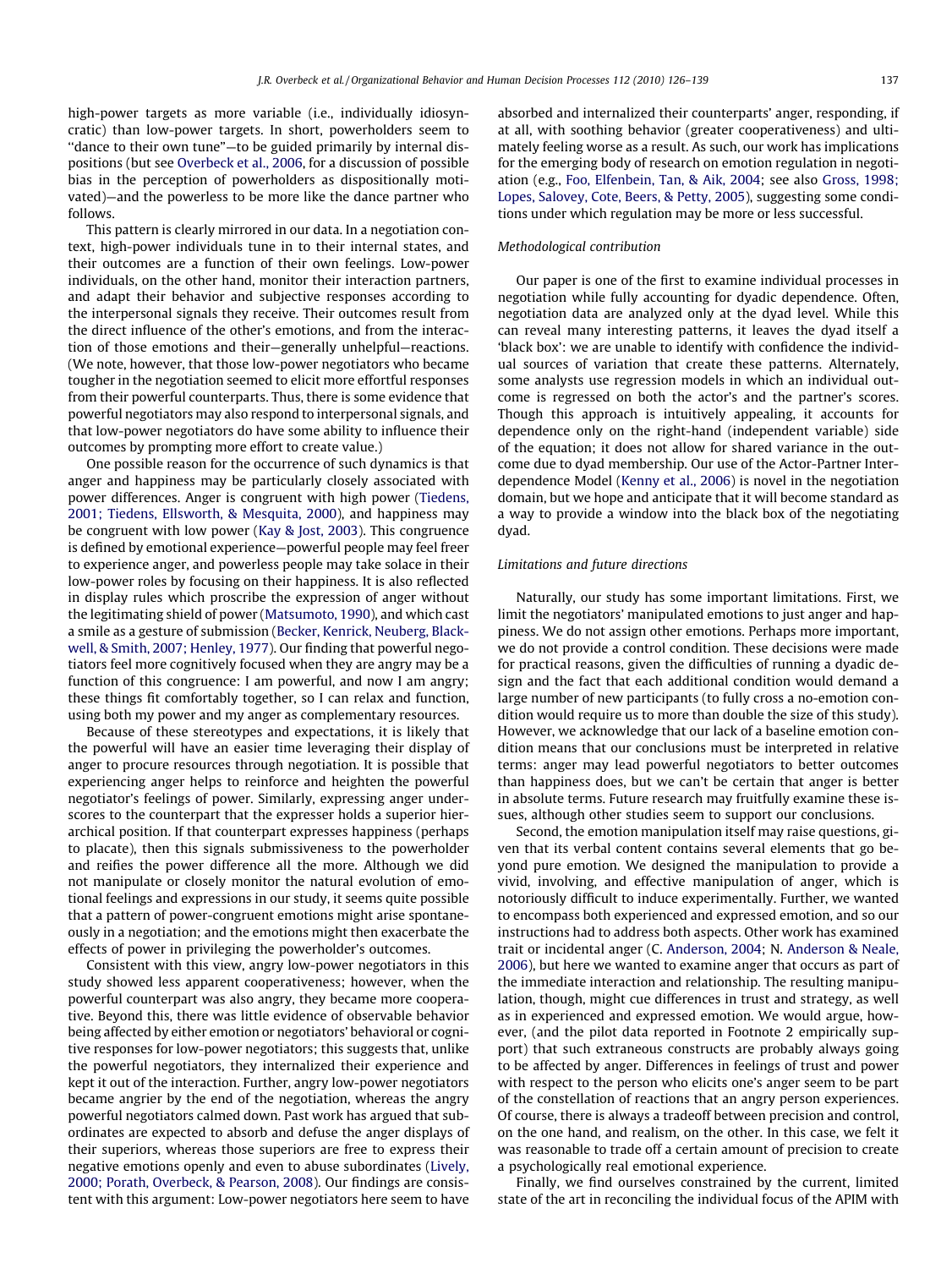<span id="page-12-0"></span>standard measures of integrativeness, which almost always tend to be at the level of the dyad (cf. Clyman, 1995). We have tried to expand on the accepted dyadic measure of Pareto efficiency ([Tripp &](#page-13-0) [Sondak, 1992\)](#page-13-0) by using coded integrative behavior (e.g., cooperation, effort, overall impression), which we can examine at the individual level. However, it is not clear that these behaviors map cleanly as antecedents of the dyads' value creation. For example, observed dyadic level cooperativeness is negatively correlated with pareto efficiency. Yet, we should not be particularly surprised when there is a difference between what an individual intends or self-reports compared to what is seen or interpreted by a third party. Second, while there is often an expectation that value creation is associated with cooperative behaviors, there is evidence that cooperation may be more important for reaching agreement than for reaching a high quality, integrative agreement [\(Pruitt,](#page-13-0) [1981\)](#page-13-0). Finally, the fact that the measures are at different levels of analysis makes it difficult for us to validate their equivalence through correlation analysis or similar methods. We pose this challenge for ourselves and fellow researchers: to explore novel ways of assessing value creation that allow for analysis at the sub-dyad level as well as distinguishing what is lore from reality in behaviors that lead to value creation.

#### Conclusion

How should negotiators manage emotions in negotiation? Our study suggests this is not so simple as keeping anger out of the interaction, but that the answer to this question lies in the relative power of the party and whether we are considering value claiming or value creating as our metric. While it is true that a negotiator who is at a power disadvantage would be well served by trying to keep anger out of the negotiation because he or she is likely to claim less value, our study suggests that the more members of the dyads who are angry, the more value that is created. Whether one's own or the counterpart's, the anger is likely to benefit the other party at the expense of the self—and to leave him feeling that he couldn't perform to his potential. In addition to potentially violating important norms or scripts for negotiating behavior, the low-power negotiator is subject to more difficulties when anger is present. Controlling anger and pacifying the other party may be well worth the effort they require. On the other hand, if the negotiator were powerful, she may not only be unconcerned about anger but also even seek it out—it may actually help her feel calmer and more cognitively focused—and it will certainly enhance her ability to both create and claim value. Based on our results, it seems that prescriptive advice about the impact of emotions on negotiation performance should also include a component on the relative power of the negotiators.

# Acknowledgments

We gratefully acknowledge the help of Paul Piff, Mairin Charles, Sarah Turkisher, and Z Reisz with data collection and coding; and Maia Young, Miguel Unzueta, Bill Bottom, Scott Wiltermuth, Nate Fast, the members of the Overbeck/Carnevale lab at USC, and three anonymous reviewers for their insightful comments during the preparation of the manuscript.

#### References

- Adair, W. L., & Brett, J. M. (2005). The negotiation dance: Time, culture, and behavioral sequences in negotiation. Organization Science, 16, 33–51.
- Adler, R. S., Rosen, B., & Silverstein, E. M. (1998). Emotions in negotiation: How to manage fear and anger. Negotiation Journal, 14, 161–179.
- Allred, K. G. (1999). Anger and Retaliation: Toward an understanding of impassioned conflict in organizations. In R. J. Bies, R. J. Lewicki, & B. H.

Sheppard (Eds.). Research on negotiations in organizations (Vol. 7). Greenwich, CT: JAI Press.

- Allred, K. G., Mallozzi, J. S., Matsui, F., & Raia, C. P. (1997). The influence of anger and compassion on negotiation performance. Organizational Behavior and Human Decision Processes, 70, 175–187.
- Anderson, C. (2004). When anger works: Power and pugnacity in negotiations. Paper presented at the 63rd meeting of the Academy of Management, New Orleans, LA.
- Anderson, N., & Neale, M.A. (2006) All fired up, but who to blame? The benefit of anger and uncertainty in negotiation. Working paper, Department of Psychology, Stanford University, Stanford, CA.
- Anderson, C., & Berdahl, J. L. (2002). The experience of power: Examining the effects of power on approach and inhibition tendencies. Journal of Personality & Social Psychology, 83, 1362–1377.
- Anderson, C., & Galinsky, A. D. (2006). Power, optimism, and the proclivity for risk. European Journal of Social Psychology, 36, 511–536.
- Anderson, C., & Thompson, L. L. (2004). Affect from the top down: How powerful individuals' positive affect shapes negotiations. Organizational Behavior and Human Decision Processes, 95, 125–139.
- Bacharach, S. B., & Lawler, E. J. (1981). Bargaining, power, tactics, and outcomes. San Francisco, CA: Jossey-Bass.
- Badr, H., & Acitelli, L. K. (2008). Attachment insecurity and perceptions of housework: Associations with marital well-being. Journal of Family Psychology, 22, 313–319.
- Barsade, S. (2002). The ripple effect: Emotional contagion and its influence on group behavior. Administrative Science Quarterly, 47, 644–675.
- Becker, D. V., Kenrick, D. T., Neuberg, S. L., Blackwell, K. C., & Smith, D. M. (2007). The confounded nature of angry men and happy women. Journal of Personality and Social Psychology, 92, 179–190.
- Brauer, M., & Chekroun, P. (2005). The relationship between perceived violation of social norms and social control: Situational factors influencing the reaction to deviance. Journal of Applied Social Psychology, 35, 1519–1539.
- Burt, R. S. (1992). Structural holes: The social structure of competition. Cambridge, MA: Harvard University Press.
- Carnevale, P. J. (2008). Positive affect and decision frame in negotiation. Group Decision and Negotiation, 17, 51–63.
- Clyman, D. R. (1995). Measures of joint performance in dyadic mixed-motive negotiations. Organizational Behavior and Human Decision Processes, 64, 38–48.
- Croizet, J., & Claire, T. (1998). Extending the concept of stereotype threat to social class: The intellectual underperformance of students from low socioeconomic backgrounds. Personality and Social Psychology Bulletin, 24, 588–594.
- Daly, J. P. (1991). The effects of anger on negotiations over mergers and acquisitions. Negotiation, 7, 31–39.
- De Dreu, C. K. W., & Van Kleef, G. A. (2004). The influence of power on the information search, impression formation, and demands in negotiation. Journal of Experimental Social Psychology, 40, 303–319.
- Deschamps, J. C. (1982). Social identity and relations of power between groups. In H. Tajfel (Ed.), Social identity and intergroup relations (pp. 85–98). London: Cambridge University Press.
- Emerson, R. M. (1962). Power-dependence relations. American Sociological Review, 27, 31–41.
- Fisher, R., Ury, W., & Patton, B. (1991). Getting to yes: Negotiating agreement without giving in. New York: Penguin Books.
- Fiske, S. T. (1993). Controlling other people: The impact of power on stereotyping. American Psychologist, 48, 621–628.
- Foo, D. M., Elfenbein, H. A., Tan, H. H., & Aik, V. C. (2004). Emotional intelligence and negotiation: The tension between creating and claiming value. International Journal of Conflict Management, 15, 411–429.
- Forgas, J. P. (1998). On feeling good and getting your way: Mood effects on negotiator cognition and bargaining strategies. Journal of Personality and Social Psychology, 74, 565–577.
- Fragale, A. R., Kim, P. H., & Neale, M. A. (2002). When self-interest leads to group benefit: Power, orientation, and integrative agreements. Paper presented at the 62nd annual meeting of the Academy of Management, Denver, CO.
- Frijda, N. (1993). The place of appraisal in emotion. Cognition and Emotion, 7, 357–387.
- Galinsky, A. D., Gruenfeld, D. H., & Magee, J. C. (2003). From power to action. Journal of Personality and Social Psychology, 85, 453–466.
- Galinsky, A. D., Maddux, W. W., Gilin, D., & White, J. B. (2008). Why it pays to get inside the head of your opponent: The differential effects of perspective taking and empathy in negotiations. Psychological Science, 19, 378–384.
- Galinsky, A. D., Magee, J. C., Inesi, M. E., & Gruenfeld, D. H. (2006). Power and perspectives not taken. Psychological Science, 17, 1068–1074.
- Gonzalez, R., & Griffin, D. (1999). The correlation analysis of dyad-level data in the distinguishable case. Personal Relationships, 6, 449–469.
- Gross, J. J. (1998). The emerging field of emotion regulation: An integrative review. Review of General Psychology, 2, 271–299.
- Gruenfeld, D. H., Inesi, M. E., Magee, J. C., & Galinsky, A. D. (2006) Power and objectification of social targets. Working paper, Stanford Graduate School of Business, Stanford, CA.
- Henley, N. (1977). Body politics: Power, sex, and nonverbal communication. Englewood Cliffs, NJ: Prentice-Hall.
- Hindess, B. (1996). Discourses of power: From Hobbes to Foucault. Oxford, UK: Blackwell. Isen, A. M., & Means, B. (1983). The influence of positive affect on decision making strategy. Social Cognition, 2, 28–31.
- James, W. (1890). Principles of psychology. New York: Dover Publications.